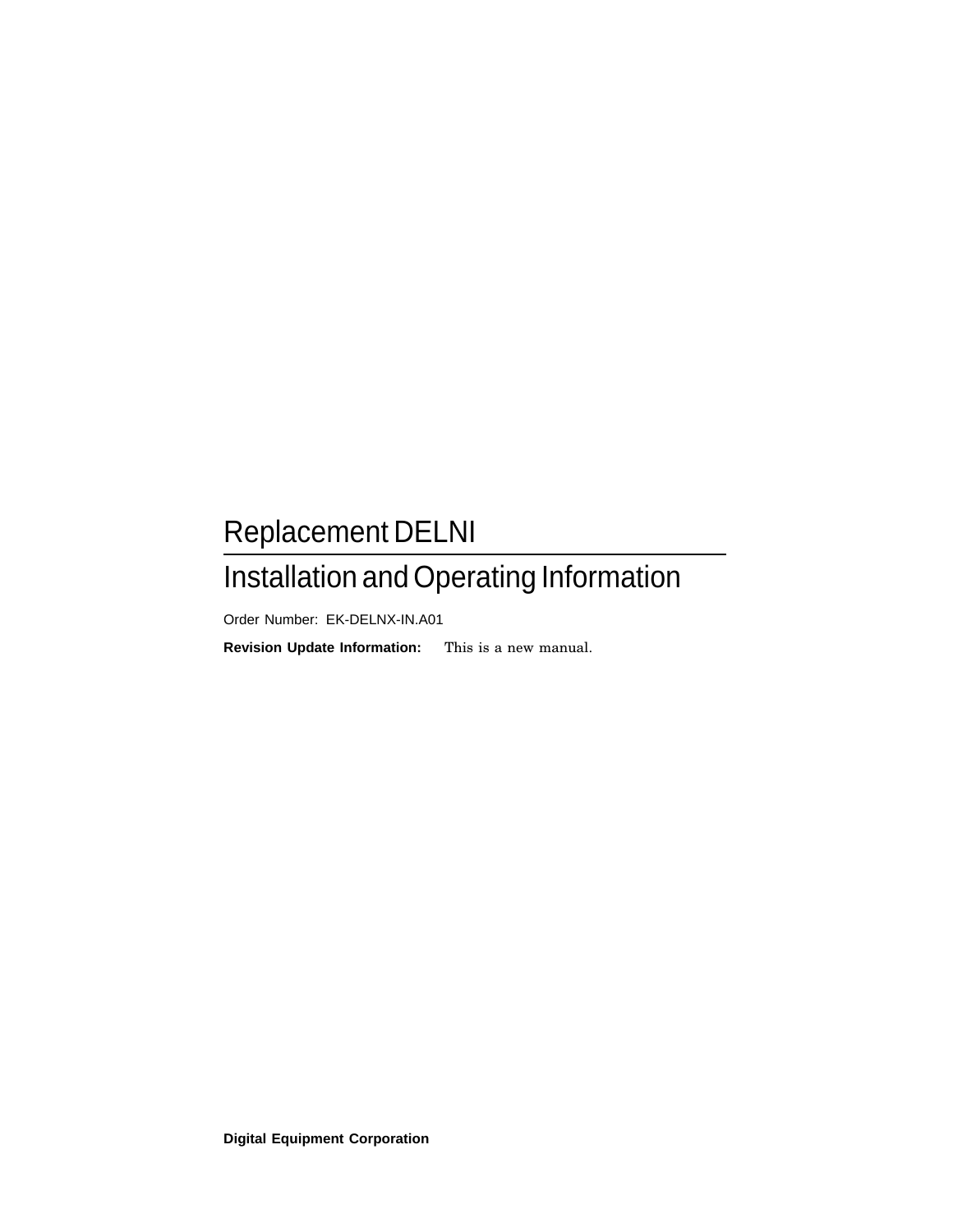#### **February 1992**

© Digital Equipment Corporation 1992. All rights reserved. Printed in U.S.A.

The reproduction of this material, in part or whole, is strictly prohibited. For copy information, contact the Digital Education and Training Department, Digital Equipment Corporation, Maynard, Massachusetts 01754.

The information in this document is subject to change without notice and should not be construed as a commitment by Digital Equipment Corporation. Digital Equipment Corporation assumes no responsibility for any errors that may appear in this document.

Restricted Rights: Use, duplication, or disclosure by the U.S. Government is subject to restrictions as set forth in subparagraph (c)(1)(ii) of the Rights in Technical Data and Computer Software clause at DFARS 252.227-7013.

**FCC NOTICE:** This equipment generates and uses radio frequency energy and if not installed and used properly, that is, in strict accordance with the manufacturer's instructions, may cause interference to radio and television reception. It has been type tested and found to comply with the limits for a Class B computing device in accordance with specifications in Subpart  $\tilde{J}$  of Part 15 of FCC rules, which are designed to provide reasonable protection against such interference in a residential installation. However, there is no guarantee that interference will not occur in a particular installation. If this equipment does cause interference to radio or television, which can be determined by turning the equipment off and on, the user is encouraged to try to correct the interference by one or more of the following measures:

reorient the receiving antenna relocate the computer with respect to the receiver move the computer away from the receiver plug the computer into a different outlet so that computer and receiver are on different branch circuits.

If necessary, the user should consult the dealer or an experienced radio/television technician for additional suggestions. The user may find the following booklet prepared by the Federal Communications Commission helpful:

"How to Identify and Resolve Radio–TV Interference Problems."

This booklet is available from the US Government Printing Office, Washington, DC 20402, Stock No. 004-000-00345-4.

The postpaid READER'S COMMENTS form in this document requests the user's critical evaluation to assist in preparing future documentation.

The following are trademarks of Digital Equipment Corporation: DECdirect, DECnet, DELNI, DEUNA, PDP-11, VAX, VAX DOCUMENT, and the DIGITAL logo.

This document was prepared using VAX DOCUMENT, Version 2.0.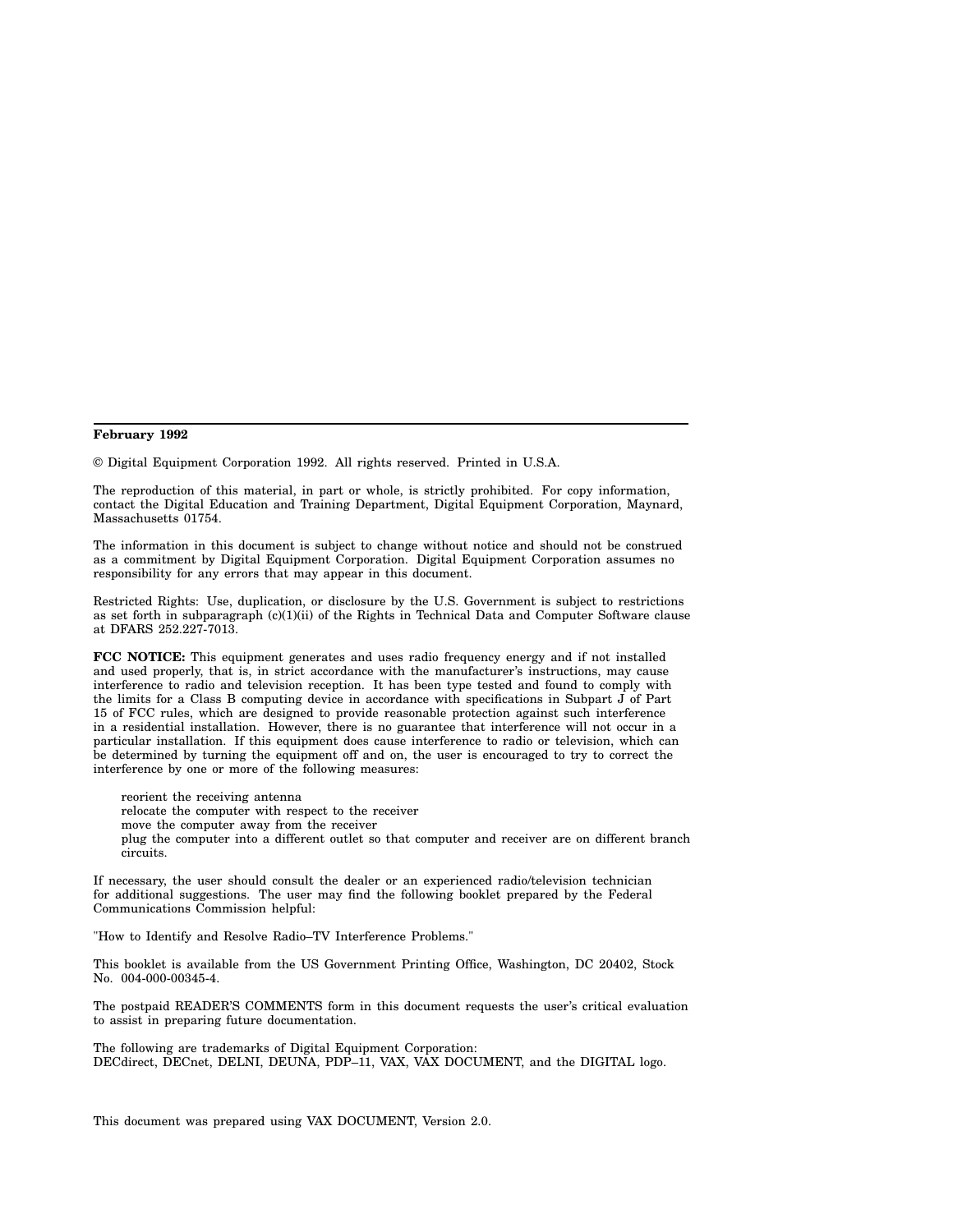## **Contents**

|              |                               |                                                                                                       | vii                |
|--------------|-------------------------------|-------------------------------------------------------------------------------------------------------|--------------------|
| 1            | <b>Introduction</b>           |                                                                                                       |                    |
|              | 1.1<br>12                     | Replacement DELNI Background                                                                          | $1 - 1$<br>$1 - 1$ |
|              | 1.3<br>1.4                    | Standalone and Connected Operation                                                                    | $1 - 3$<br>$1 - 6$ |
|              | 1.5                           |                                                                                                       | $1 - 8$            |
|              | 1.6                           |                                                                                                       | $1 - 9$            |
| $\mathbf{2}$ |                               | <b>Tabletop Installation</b>                                                                          |                    |
|              | 2.1                           | Before You Start                                                                                      | $2 - 1$            |
|              | 2.2                           | Installing the Tabletop DELNI Unit                                                                    | $2 - 3$            |
| 3            | <b>Rackmount Installation</b> |                                                                                                       |                    |
|              | 3.1                           |                                                                                                       | $3 - 1$            |
|              | 3.2                           | Installing the Rackmount DELNI Unit                                                                   | $3 - 1$            |
| 4            |                               | <b>Troubleshooting</b>                                                                                |                    |
|              | 4.1                           |                                                                                                       | $4 - 1$            |
|              | 4.2                           | Improper Local/Global Configuration                                                                   | $4 - 1$            |
|              | 4.3                           | Neither Local/Global LED Lights                                                                       | $4 - 2$            |
|              | 4.4                           | Other Hardware Problems                                                                               | $4 - 3$            |
|              | 4.4.1                         | Is the Workstation at Fault?                                                                          | $4 - 3$            |
|              | 4.4.2<br>4.4.3                | Is the Cable at Fault? $\dots\dots\dots\dots\dots\dots\dots\dots\dots$<br>Is the DELNI Unit at Fault? | $4 - 3$<br>$4 - 4$ |
|              | 4.5                           |                                                                                                       | $4 - 4$            |
|              |                               |                                                                                                       |                    |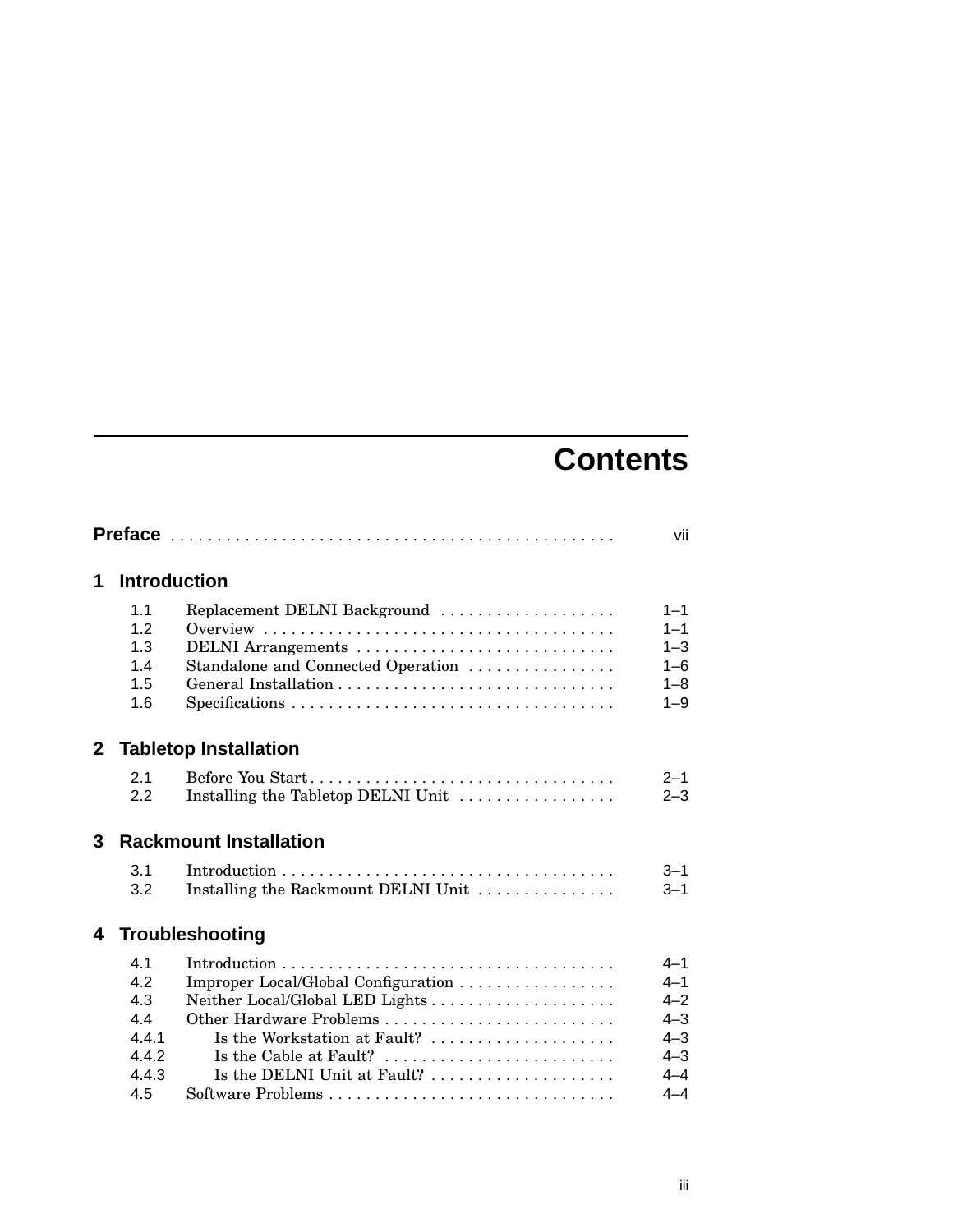## **5 Service Options**

| 5.1   |                                                                                   | $5 - 1$ |
|-------|-----------------------------------------------------------------------------------|---------|
| 5.2   | How to Get Service $\dots\dots\dots\dots\dots\dots\dots\dots\dots\dots\dots\dots$ | $5 - 1$ |
| 5.3   |                                                                                   | $5 - 2$ |
| 5.4   |                                                                                   | $5 - 2$ |
| 5.4.1 |                                                                                   | $5 - 2$ |
| 542   |                                                                                   | $5 - 2$ |
| 5.4.3 |                                                                                   | $5 - 2$ |
|       |                                                                                   |         |

## **A Etherjack Connection**

| A.1 | Connecting Cables to an Etherjack Junction Box | A–1 |
|-----|------------------------------------------------|-----|
|     |                                                |     |

## **B Ethernet Controller Cable Length Restrictions**

## **Figures**

| $1 - 1$ |                                                                               | $1 - 2$  |
|---------|-------------------------------------------------------------------------------|----------|
| $1 - 2$ |                                                                               | $1 - 3$  |
| $1 - 3$ | Cascaded DELNI Units                                                          | $1 - 4$  |
| $1 - 4$ |                                                                               | $1 - 5$  |
| $1 - 5$ | Standalone DELNI LAN Configuration                                            | $1 - 6$  |
| $1 - 6$ | Two-Tier DELNI LAN Configuration                                              |          |
| $1 - 7$ | Connected DELNI LAN Configuration                                             | $1 - 8$  |
| $2 - 1$ |                                                                               | $2 - 2$  |
| $2 - 2$ | Connecting the Cable Support and Ethernet                                     |          |
|         |                                                                               | $2 - 4$  |
| $2 - 3$ | Cable/Panel Connection                                                        | $2 - 5$  |
| $2 - 4$ |                                                                               | $2 - 6$  |
| $2 - 5$ | Voltage Select 120 Vac                                                        | $2 - 8$  |
| $2 - 6$ | Voltage Select $240$ Vac $\dots\dots\dots\dots\dots\dots\dots\dots\dots\dots$ | $2 - 9$  |
| $2 - 7$ | Power Cable Connection                                                        | $2 - 10$ |
| $3 - 1$ | Disconnecting the Power Cable                                                 | $3 - 2$  |
| $3 - 2$ | Disconnecting the Connectors                                                  | $3 - 3$  |
| $3 - 3$ | Attaching the Rackmount Brackets                                              | $3 - 4$  |
| $3 - 4$ | Installing the Locknuts on the Rack                                           | $3 - 5$  |
| $3 - 5$ | Attaching the DELNI Assembly to the Rack                                      | $3 - 6$  |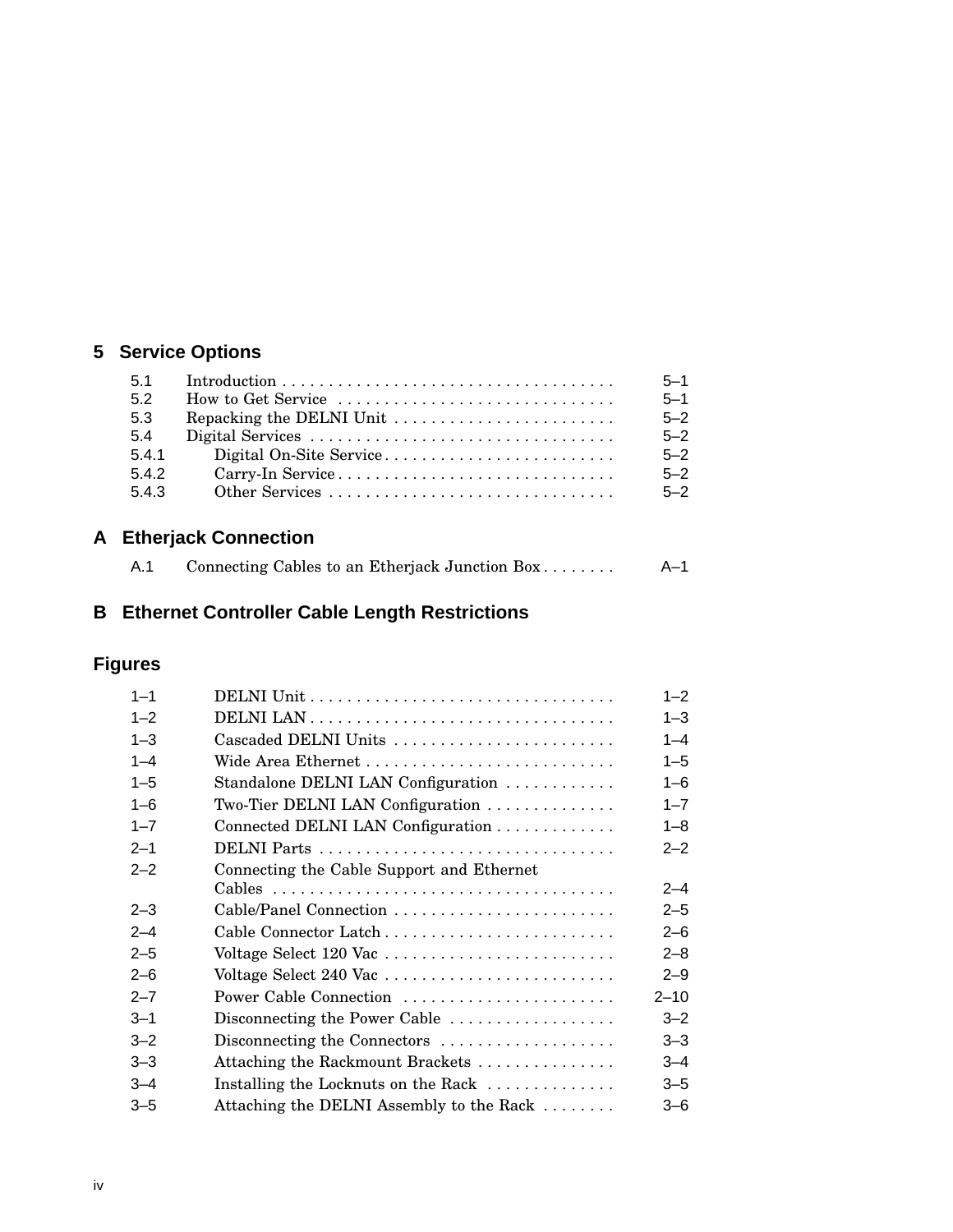| $-6$    | Connecting the Power Cord on the Rackmount DELNI                |         |
|---------|-----------------------------------------------------------------|---------|
|         |                                                                 | $3 - 8$ |
| $4 - 1$ | Resetting the Circuit Breaker                                   | $4 - 2$ |
| $A-1$   | Removing the Etherjack Cover                                    | $A - 2$ |
| $A-2$   |                                                                 | $A - 3$ |
| $A - 3$ | Opening the Connector Latch                                     | $A - 4$ |
| $A-4$   | Joining the Connectors                                          | $A-5$   |
| $A-5$   | Closing the Connector Latch                                     | $A - 6$ |
| $A - 6$ | Installing the Clamps and Cover $\dots \dots \dots \dots \dots$ | $A - 7$ |
|         |                                                                 |         |

## **Tables**

| $1 - 1$ |  | $1 - 9$ |
|---------|--|---------|
|---------|--|---------|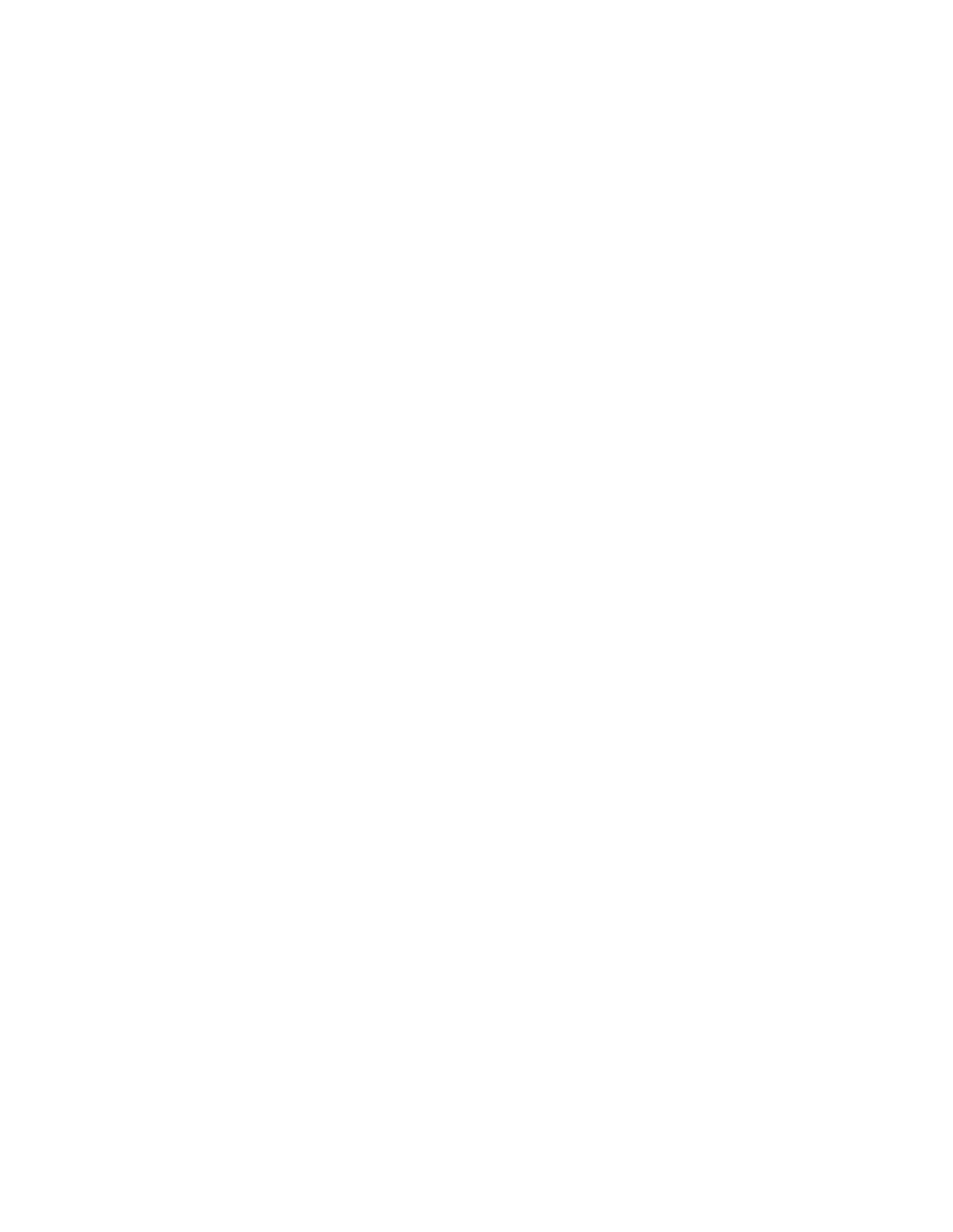## **Preface**

#### **OVERVIEW**

This manual is intended for use by customers and Digital Services personnel who are installing, operating, and troubleshooting the replacement Digital Ethernet Local Network Interconnect (DELNI) unit.

This manual consists of the following:

- **Chapter 1** provides an overview of the replacement DELNI unit.
- **Chapter 2** provides instructions for installing the replacement DELNI unit on a tabletop.
- **Chapter 3** provides instructions for installing the replacement DELNI unit in a standard 19-inch (48.26-centimeter) rack.
- **Chapter 4** provides information on identifying problems with the replacement DELNI unit and how to fix these problems.
- **Chapter 5** provides information on the repair and support services that are available from Digital Equipment Corporation.
- **Appendix A** provides instructions for connecting cables to an Etherjack junction box.
- **Appendix B** provides cable length restrictions for the Ethernet controller.

#### **RELATED DOCUMENTATION**

For more information, refer to the *Ethernet Installation Guide* (EK-ETHER-IN) and the appropriate Ethernet controller manuals.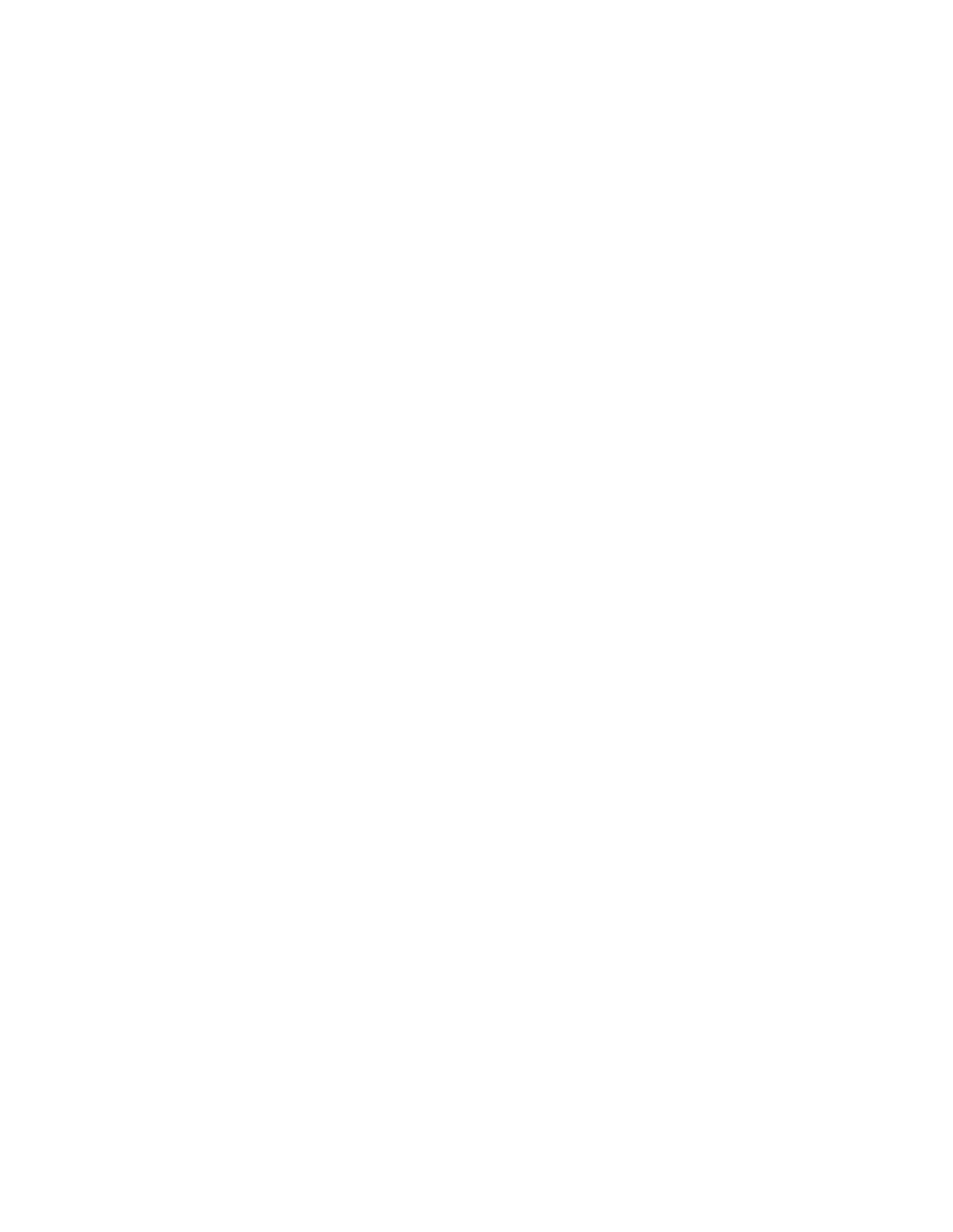## **1.1 Replacement DELNI Background**

The *replacement* DELNI unit is designed to provide the same functionality as the *original* DELNI unit. The replacement DELNI utilizes the newest technology available to increase reliability while maintaining high-quality standards. The metal box and removable plastic dress skins of the original DELNI have been eliminated with the design of a new plastic box for the replacement DELNI. This has eliminated the need to remove the plastic dress skins for a rackmount configuration.

**IMPORTANT**

The information in this manual deals with the replacement DELNI only. For ease of presentation, the replacement DELNI will be referred to as the DELNI.

## **1.2 Overview**

The DELNI (Digital Ethernet Local Network Interconnect) unit, shown in Figure 1–1, is an electronic device that permits workstations (Ethernet devices) to communicate by using the Ethernet network transmission system.

You do not need to know how Ethernet works to install the unit. You only need to follow the instructions for your workstations and network system software.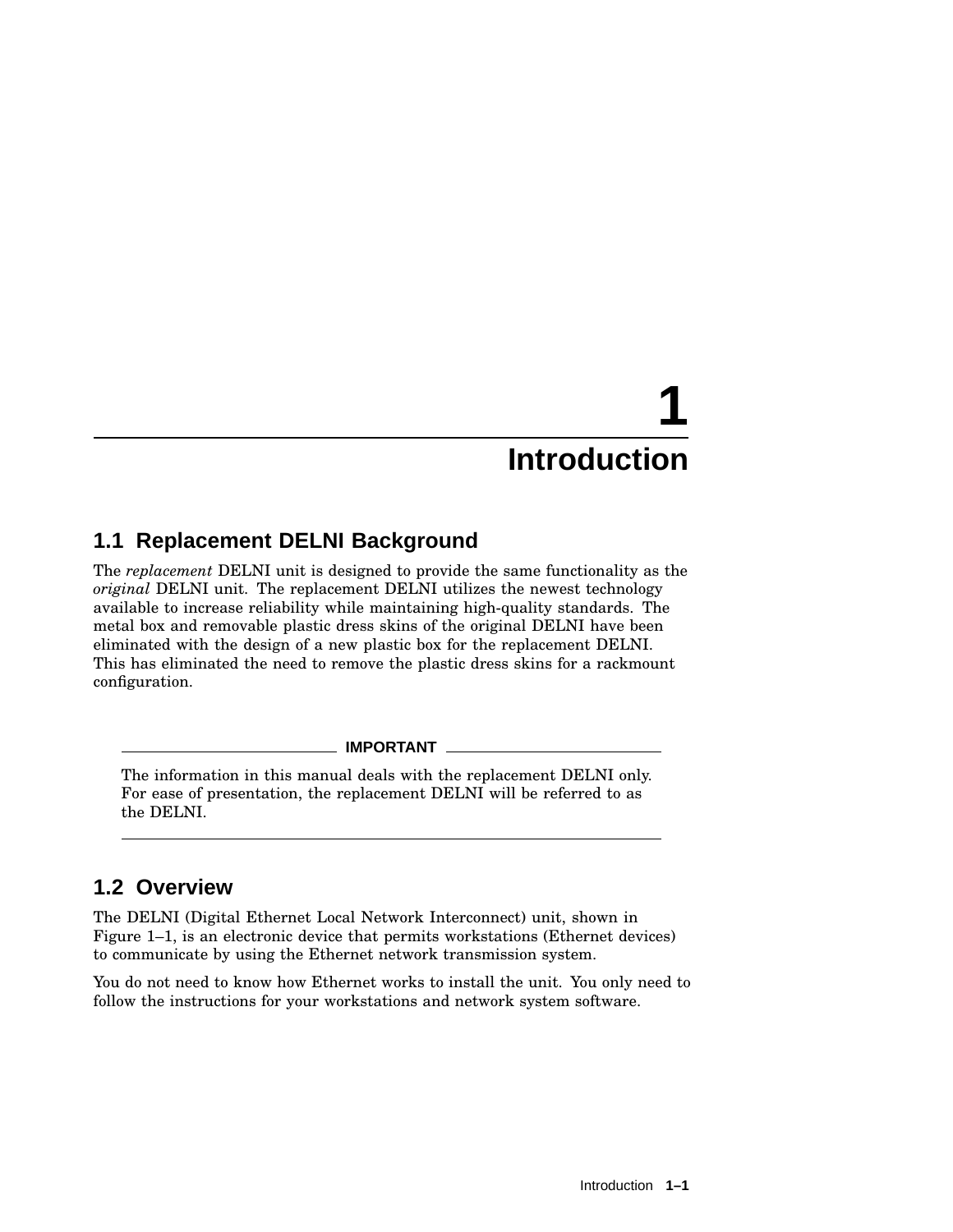#### **Figure 1–1 DELNI Unit**



MKV-040000202-01-DGS

This unit can work with DECnet or other Ethernet communication software. Under the Ethernet system, workstations communicate (without interfering with each other) by using a single coaxial cable. The network system is divided into levels of hardware and software with each level more technically sophisticated than the previous level. The DELNI unit is part of the lowest level (the physical level) of the Ethernet system; it has no adjustments.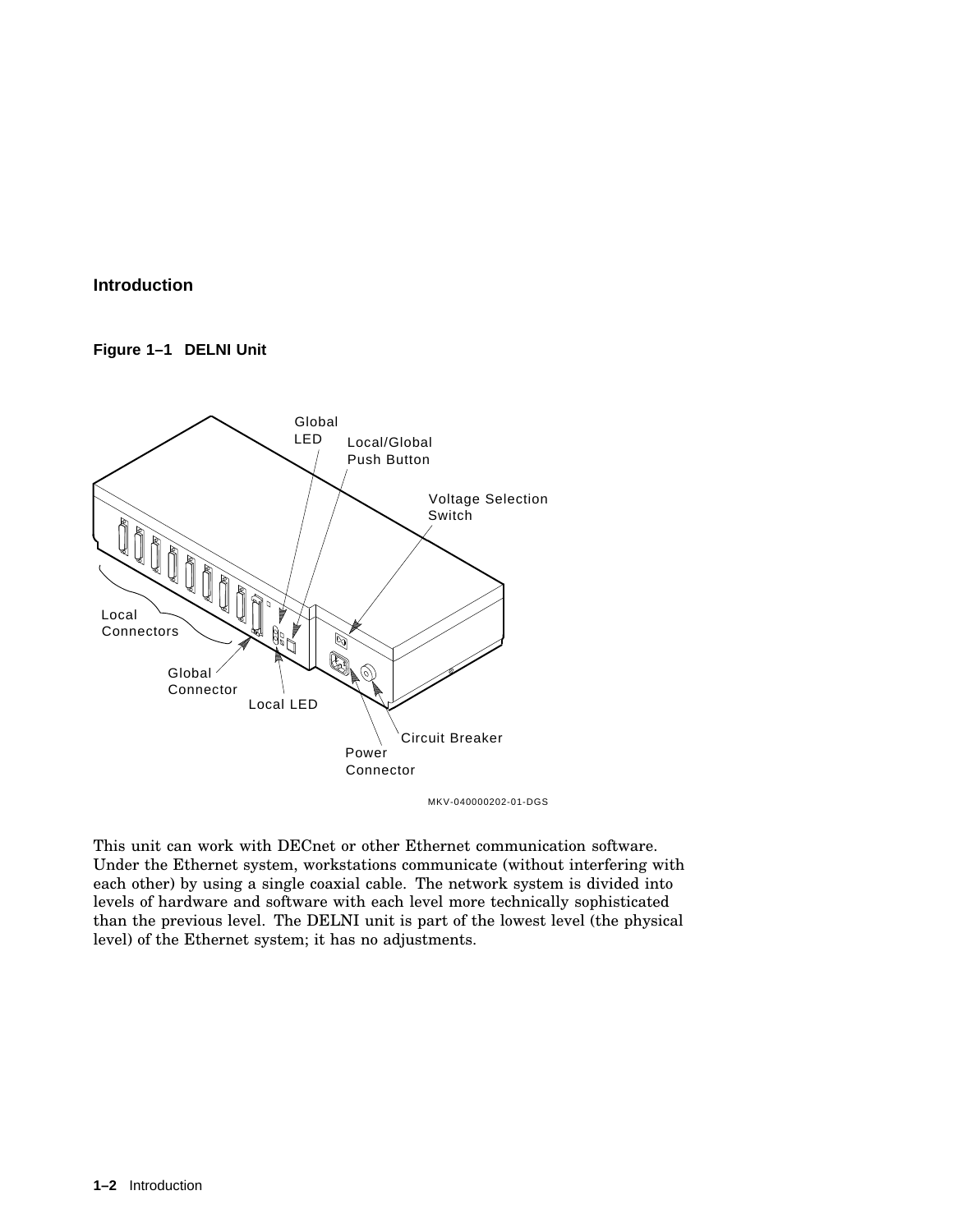## **1.3 DELNI Arrangements**

You can connect up to eight workstations to a DELNI group called a standalone DELNI LAN (Local Area Network) (see Figure 1–2).

#### **Figure 1–2 DELNI LAN**



Introduction **1–3**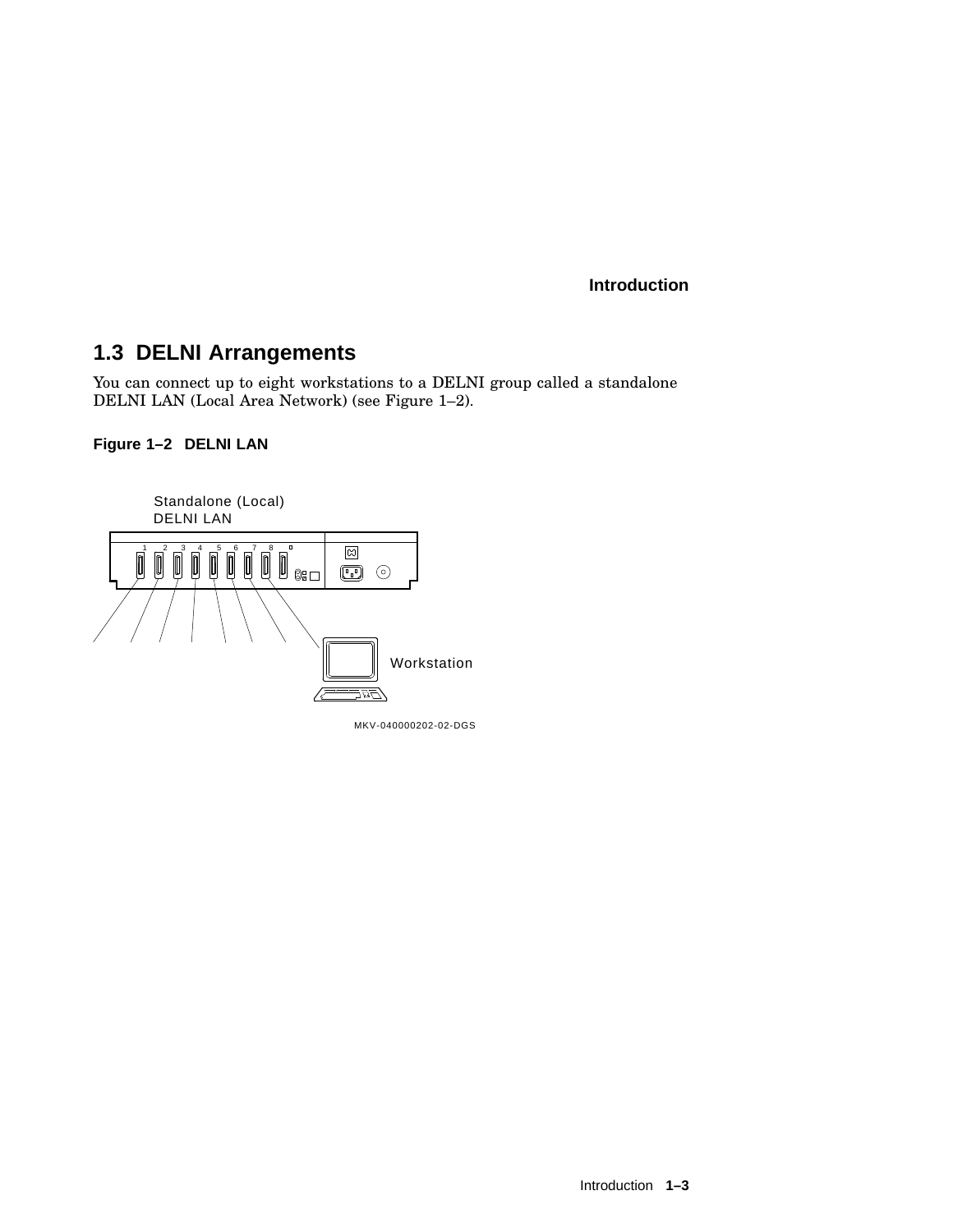If workstations in different DELNI LANs need to exchange information, you can connect DELNI units to each other as shown in Figure 1–3. One unit can connect to eight other DELNI LANs, which allows many stations to communicate with each other. You can still connect workstations to any of the eight DELNI device connectors.

#### **Figure 1–3 Cascaded DELNI Units**

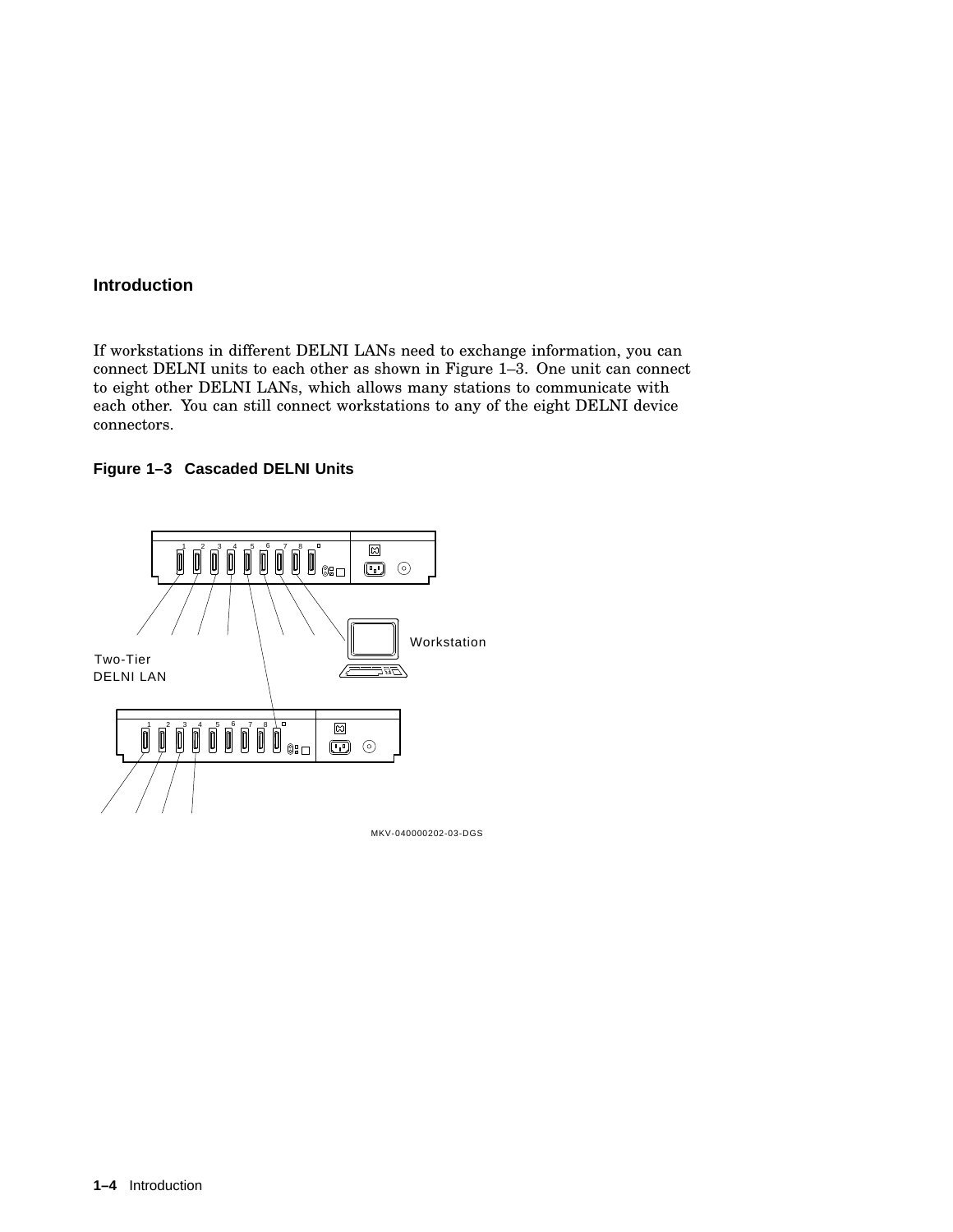If you plan to have a large Ethernet system that connects many workstations or covers a wide area, you can connect DELNI LANs to the Ethernet system by using an Etherjack junction box, or by attaching the DELNI LANs directly to an Ethernet network transceiver (see Figure 1–4). Refer to Appendix A for information on connecting to these devices.

#### **Figure 1–4 Wide Area Ethernet**

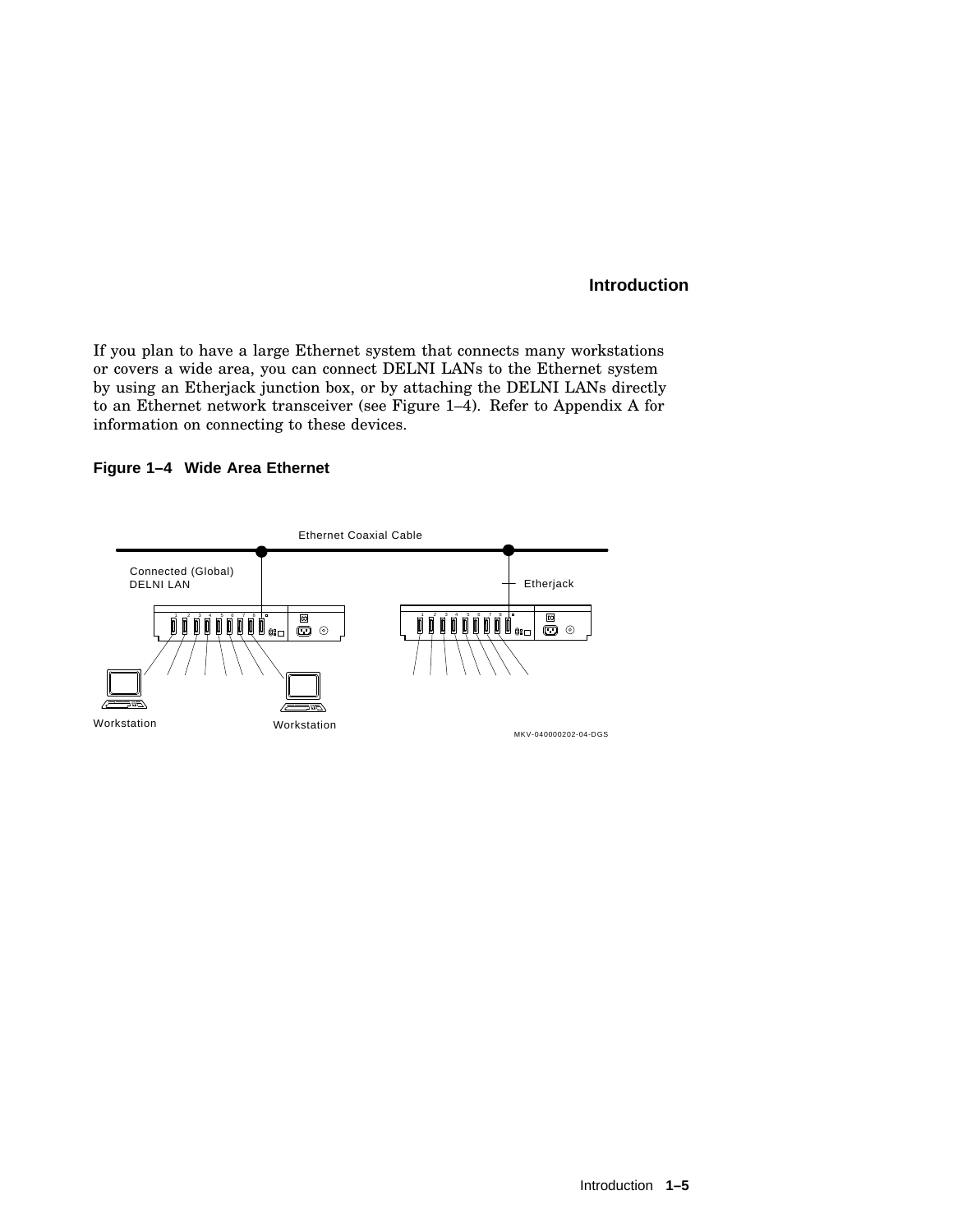## **1.4 Standalone and Connected Operation**

If you use either the two-tier or connected arrangement, you have to use the ninth connector. Next to this connector there are two LEDs and a two-position push button that disconnects the DELNI LAN from the larger system. This disconnection makes this DELNI LAN a standalone (local) arrangement when the green LED next to the  $\Box$  symbol is lit. There is no effect on the DELNI LAN or the larger network. You can reconnect the standalone DELNI LAN to the larger network at any time by pushing the push button until the green LED next to the symbol is lit. Figure 1–5 shows a standalone configuration, Figure 1–6 shows a two-tier configuration, and Figure 1–7 shows a connected configuration.

You can add or remove workstations at any time, in either mode, without disturbing the network.

#### **Figure 1–5 Standalone DELNI LAN Configuration**



MKV-040000202-05-DGS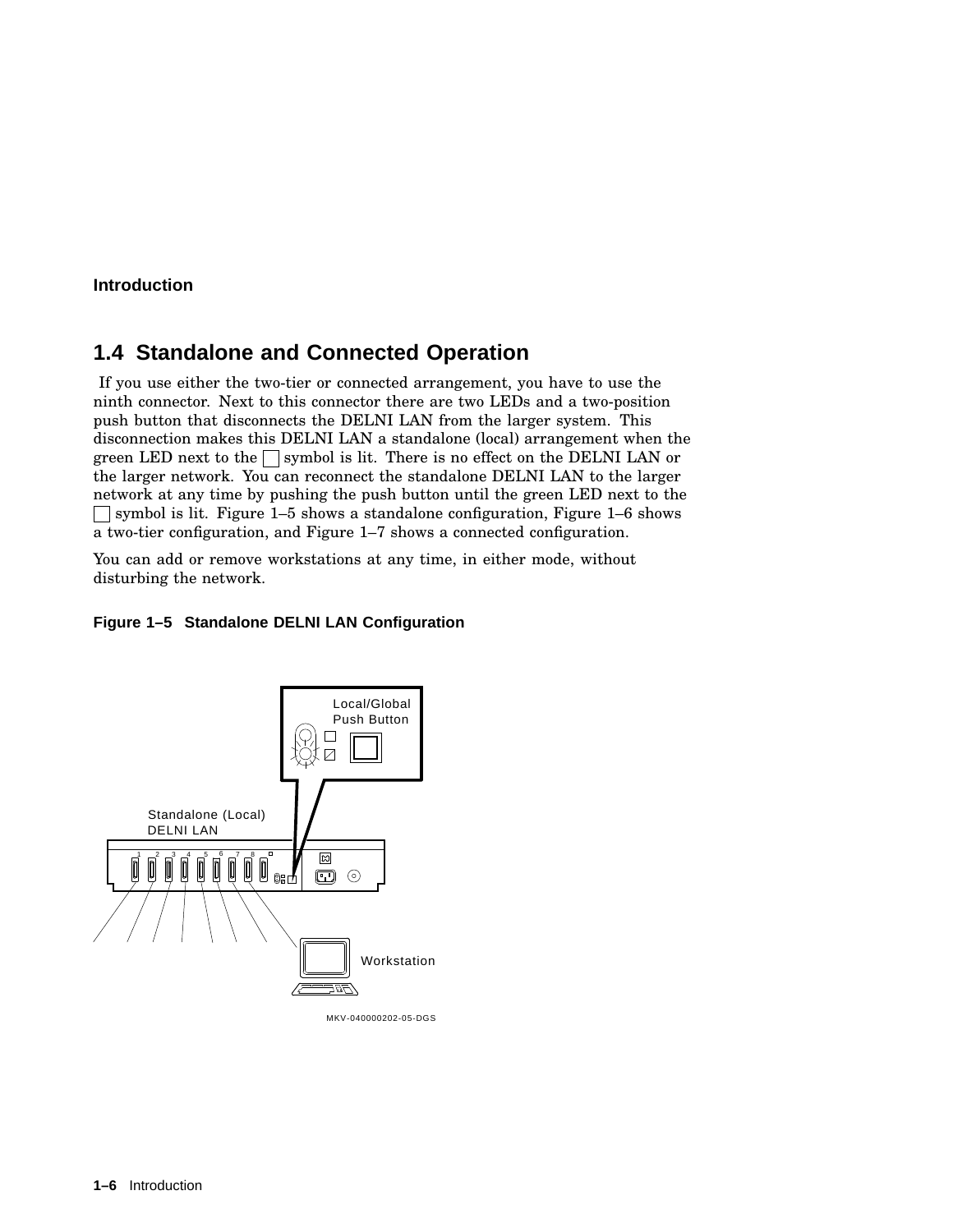

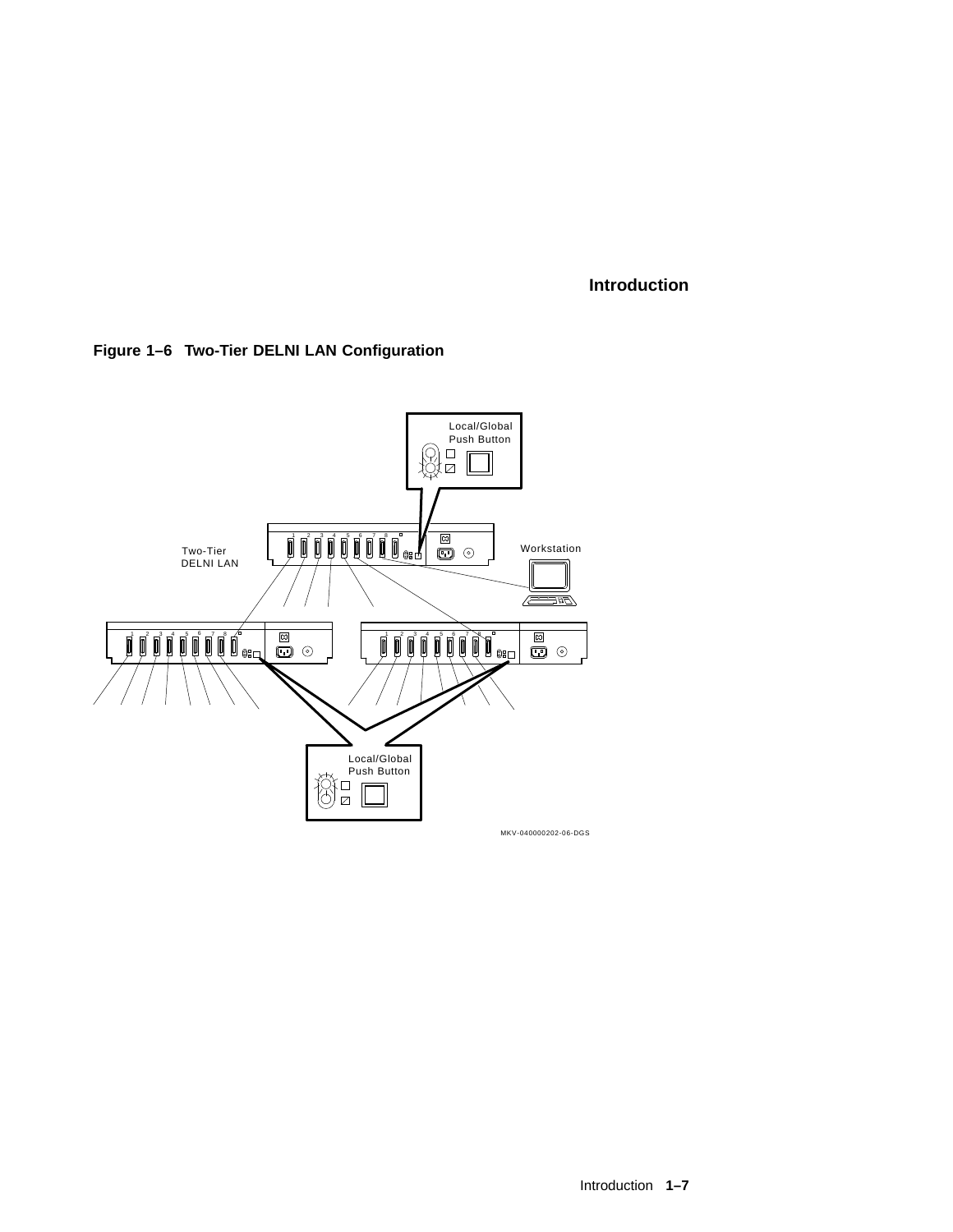#### **Figure 1–7 Connected DELNI LAN Configuration**



MKV-040000202-07-DGS

## **1.5 General Installation**

Chapter 2 explains how to install the DELNI unit on a tabletop. Chapter 3 explains how to mount the DELNI unit in a 19-inch (48.26-centimeter) rack. Before you install your unit, plan your arrangements. You need to know how long connecting cables can be so that you can better plan where to place the unit. For this information, refer to the manuals that come with the Ethernet controller modules for the workstations you want to connect. Refer to Appendix A for information on connecting to an Etherjack junction box and Ethernet network transceiver. Refer to Appendix B for information on Ethernet cable length restrictions.

Ensure that all the workstations are working correctly by running diagnostic tools on the workstations *before* you connect them to the unit.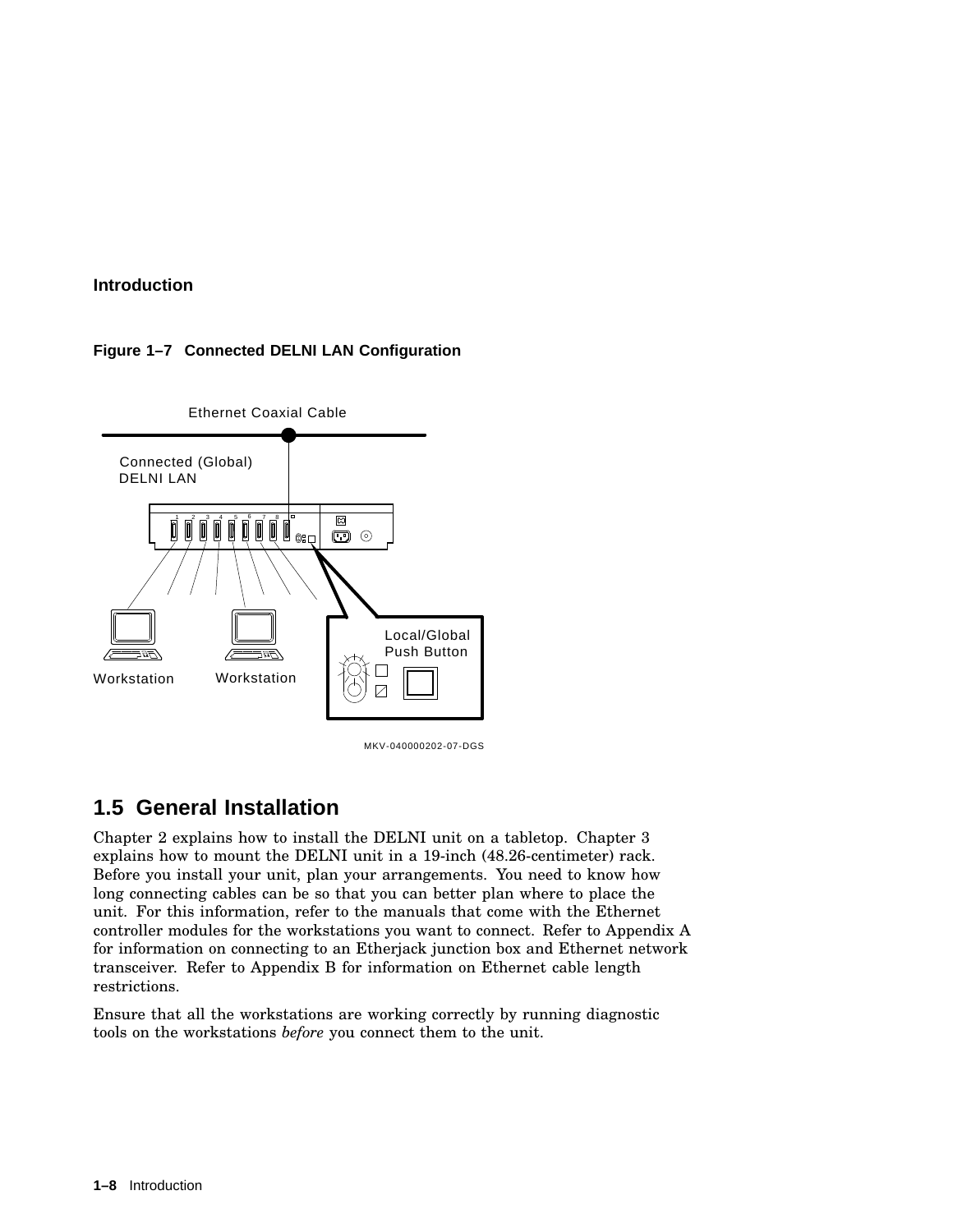## **1.6 Specifications**

Refer to Table 1–1 for a list of the DELNI specifications.

| <b>Parameter</b>            | <b>Value</b>                                                  |
|-----------------------------|---------------------------------------------------------------|
|                             |                                                               |
| Dimensions                  | $8.26$ cm $(3.25$ in) high (including feet)                   |
|                             | 44.5 cm (17.5 in) wide                                        |
|                             | $17.8 \text{ cm } (7.0 \text{ in}) \text{ deep}$              |
| Weight                      | $2.6 \text{ kg} (5.5 \text{ lb})$                             |
| Connectors                  | 8 (to workstations)<br>15-pin male D-connector                |
|                             | 1 (to transceiver or DELNI unit)<br>15-pin female D-connector |
|                             | 1 (ac power)<br>3-conductor grounded                          |
| Electrical                  |                                                               |
| $120$ Vac                   | 90 V to 128 V                                                 |
| 240 Vac                     | 180 V to 256 V                                                |
| Frequency                   | 47 to 63 Hz                                                   |
| Power                       | 15 W (maximum)                                                |
| Circuit breaker             | 2A                                                            |
| Data transfer rate          | 10 Mb/second                                                  |
| Operating temperature range | 5°C (41°F) to 50°C (122°F)                                    |

**Table 1–1 DELNI Specifications**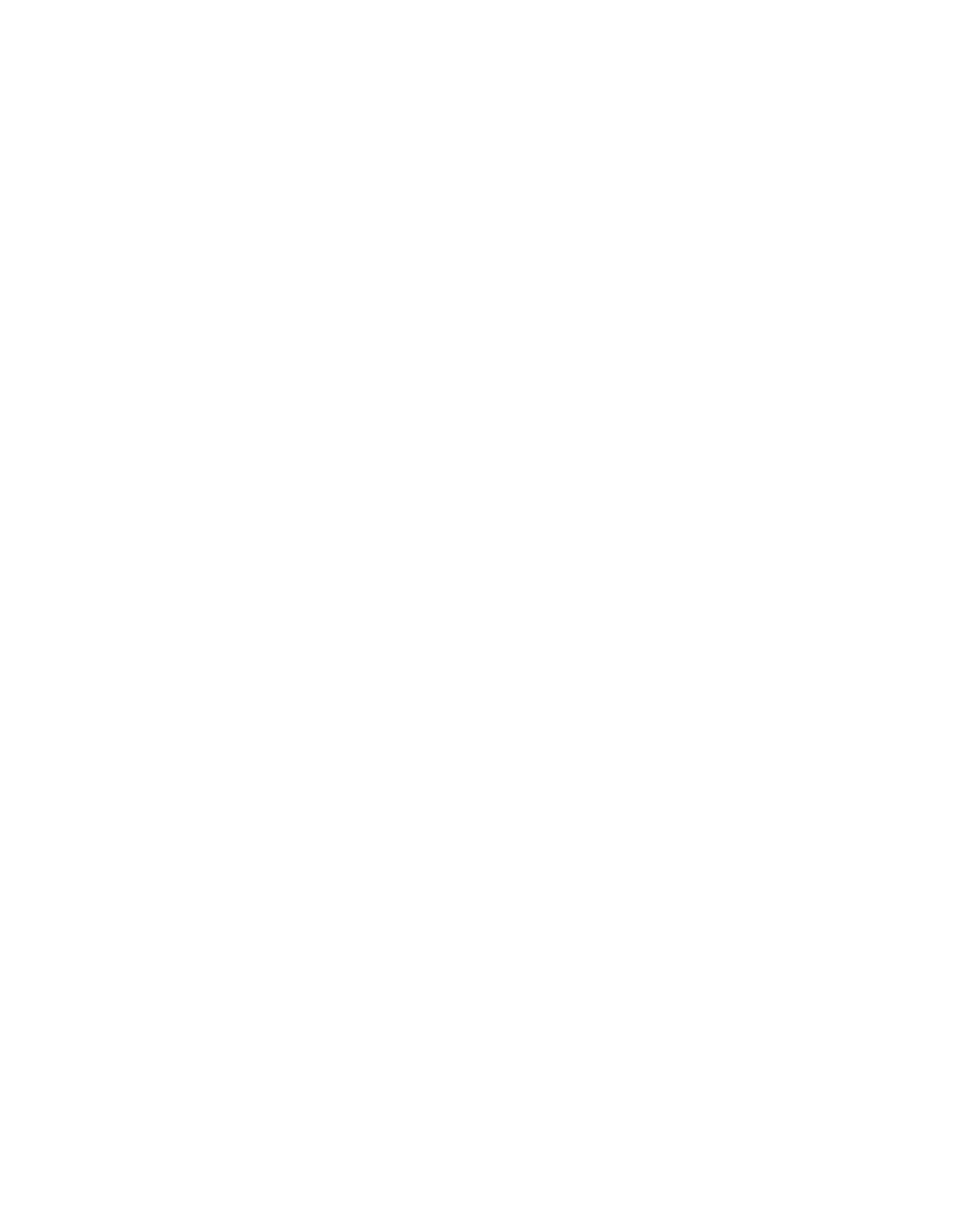## **2.1 Before You Start**

First, ensure that all the workstations you plan to connect work correctly. Next, install the Ethernet controllers and then your workstation cables.

Cables are available with either straight or right-angle connectors. If you mount your unit on a tabletop, use straight connectors. If you rackmount your unit, use right-angle connectors.

**NOTE**

Check for any cable length restrictions by referring to the appropriate installation manual for each station's Ethernet controller and Appendix B of this document. Refer to the *Ethernet Installation Guide* for more information.

#### **NOTE**

If you plan to connect the DELNI unit to another DELNI unit, an Ethernet transceiver, or an Etherjack junction box, you must have a separate cable (part number BNE3 or BNE4, ordered separately). Contact your Digital sales office or DECdirect for more information.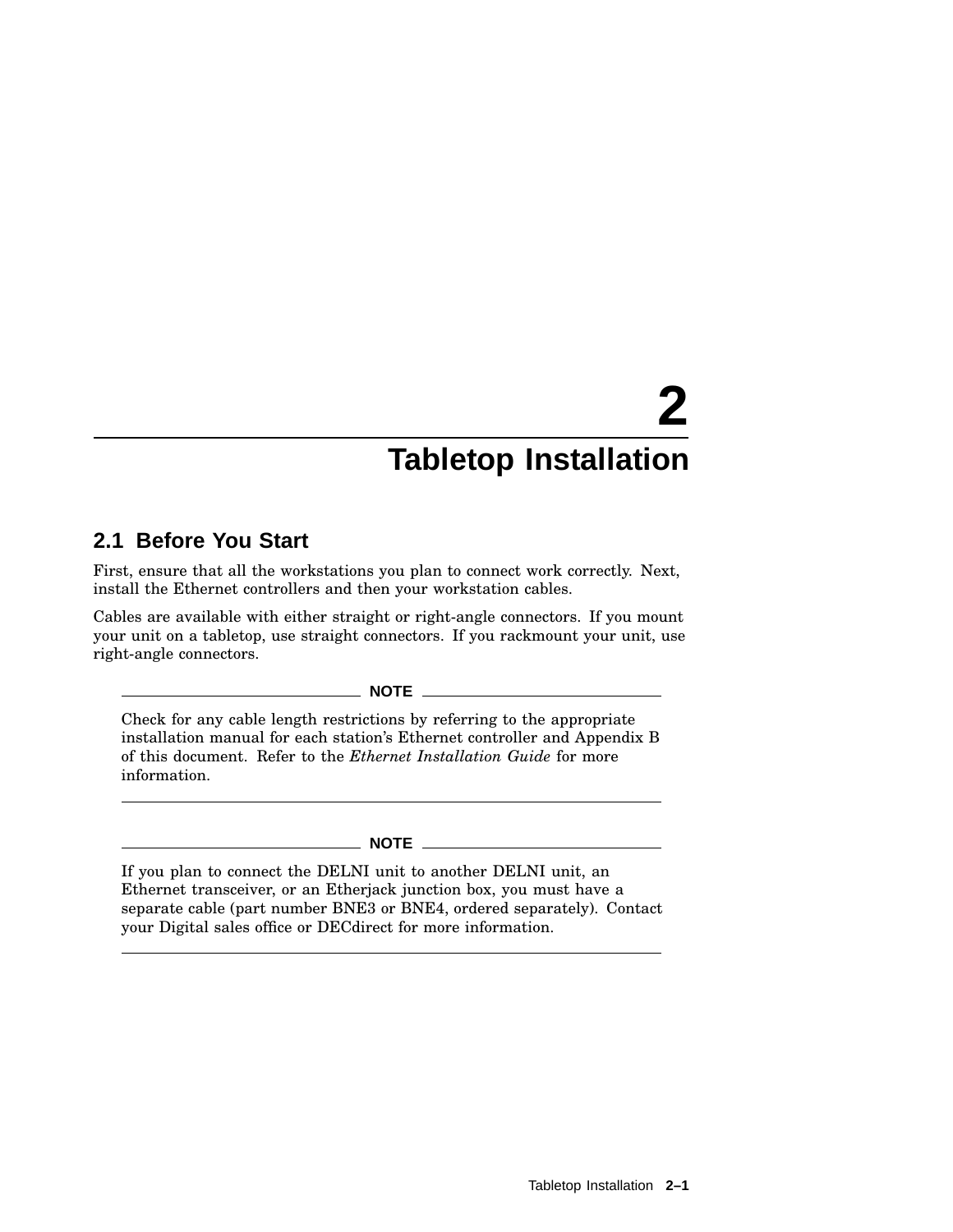1. Open the box and check the contents (see Figure 2–1). Save the box and shipping material.

**Figure 2–1 DELNI Parts**



MKV-040000202-08-DGS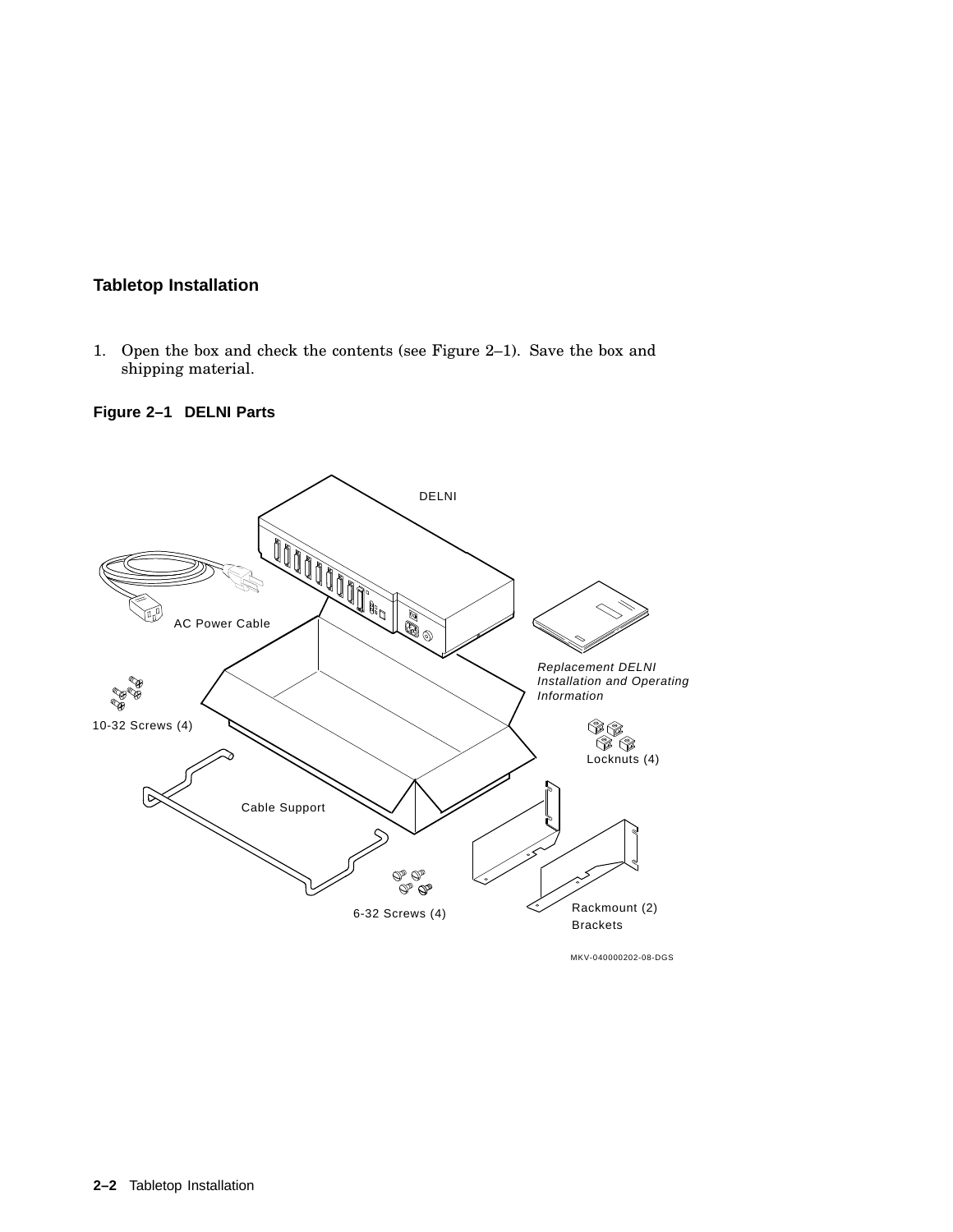- 2. If there are any missing items:
	- Identify items
	- Contact your sales representative or delivery agent
- 3. If there is any damage:
	- Stop unpacking
	- Contact your sales representative and delivery agent
- 4. If you need help:
	- Call Digital at the phone number listed in Chapter 5.

## **2.2 Installing the Tabletop DELNI Unit**

Place the DELNI unit in a convenient location.

- Ensure that cables from the workstations can reach the unit.
- Place the unit within 2 meters (6 feet) of the power source. Do not use an extension cord.
- Avoid dusty locations.
- Avoid direct sunlight, heat vents, and warm air exhaust from other equipment.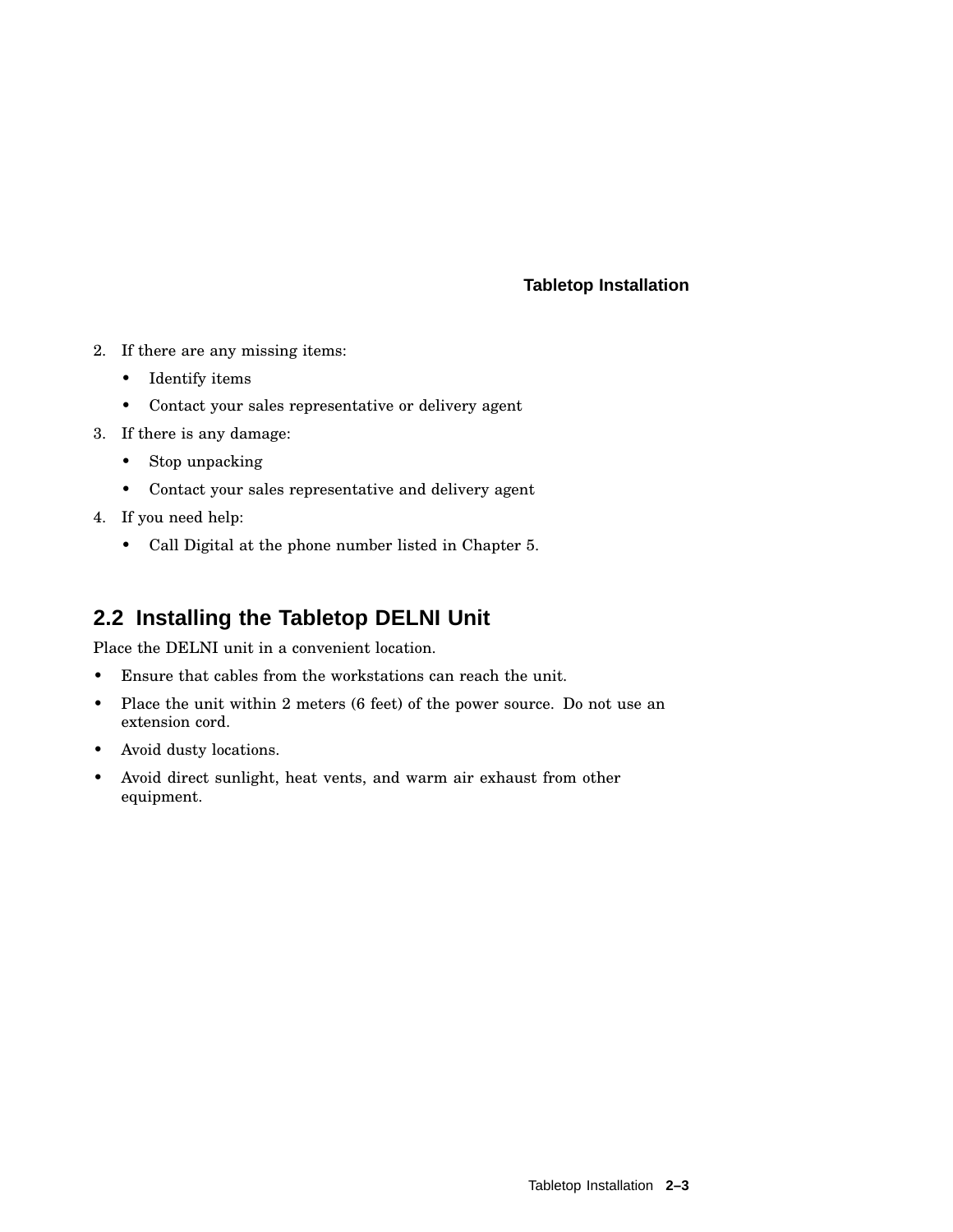1. Install the cable support by inserting the ends of the cable support into the holes provided on both sides of the DELNI unit (see Figure 2–2).

The DELNI unit is supplied with the cable support in order to provide stabilization to the unit and its connecting cables in the tabletop installation. With the cable support installed, as shown in Figure 2–2, the AUI cables can be tie-wrapped to the bar. This gives the total unit a larger footprint and helps prevent the unit from moving.





MKV-040000202-09-DGS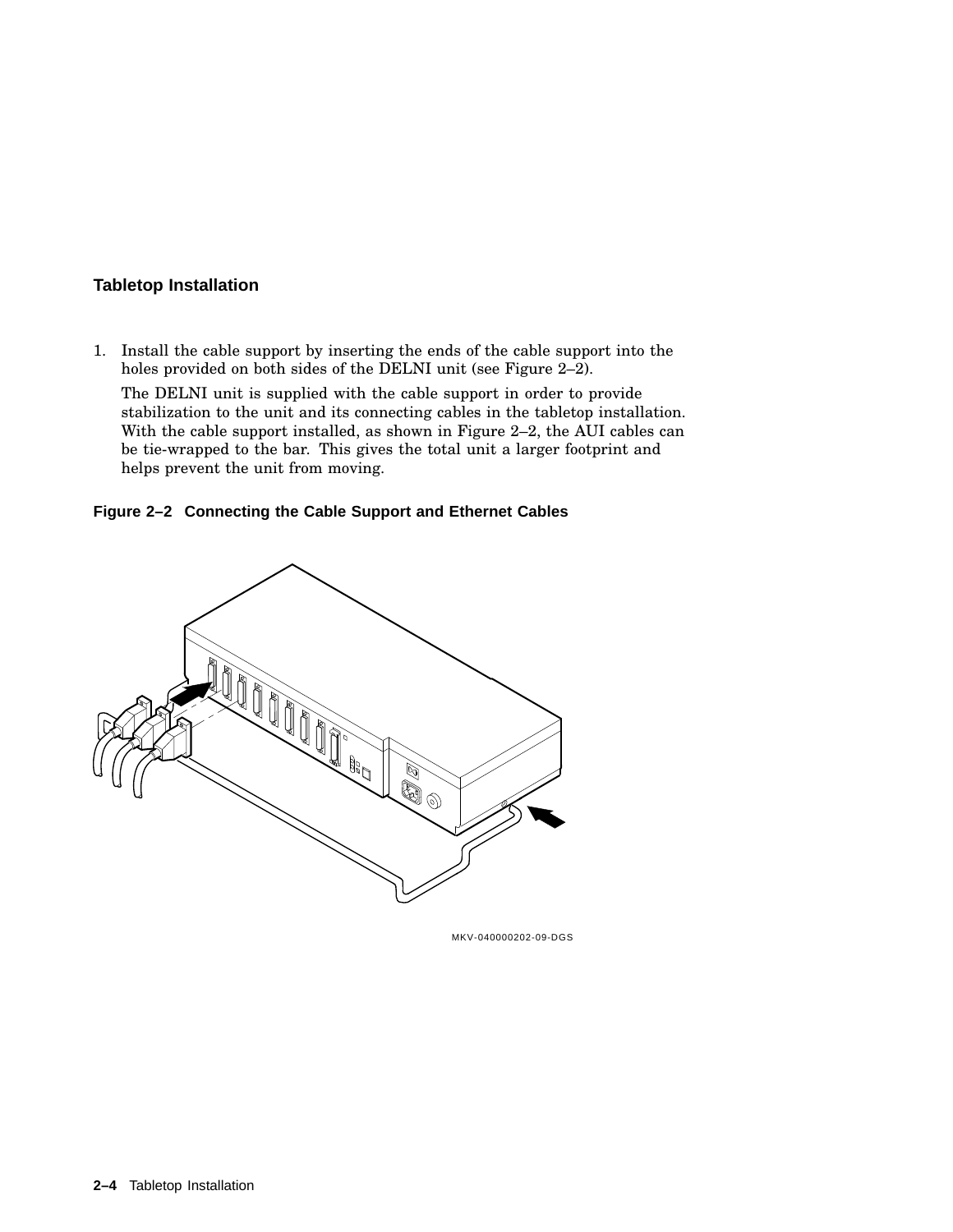- 2. Find a workstation cable (it has a D-shaped connector).
- 3. Align the cable's D-shaped connector with the D-shaped DELNI panel connector (1—8) (see Figure 2–3).
- 4. Slide the cable connector latch up with your finger if the latch is not already up (see Figure 2–3).

**Figure 2–3 Cable/Panel Connection**



5. Slide the cable connector on any panel connector (1—8). Ensure that it is on all the way.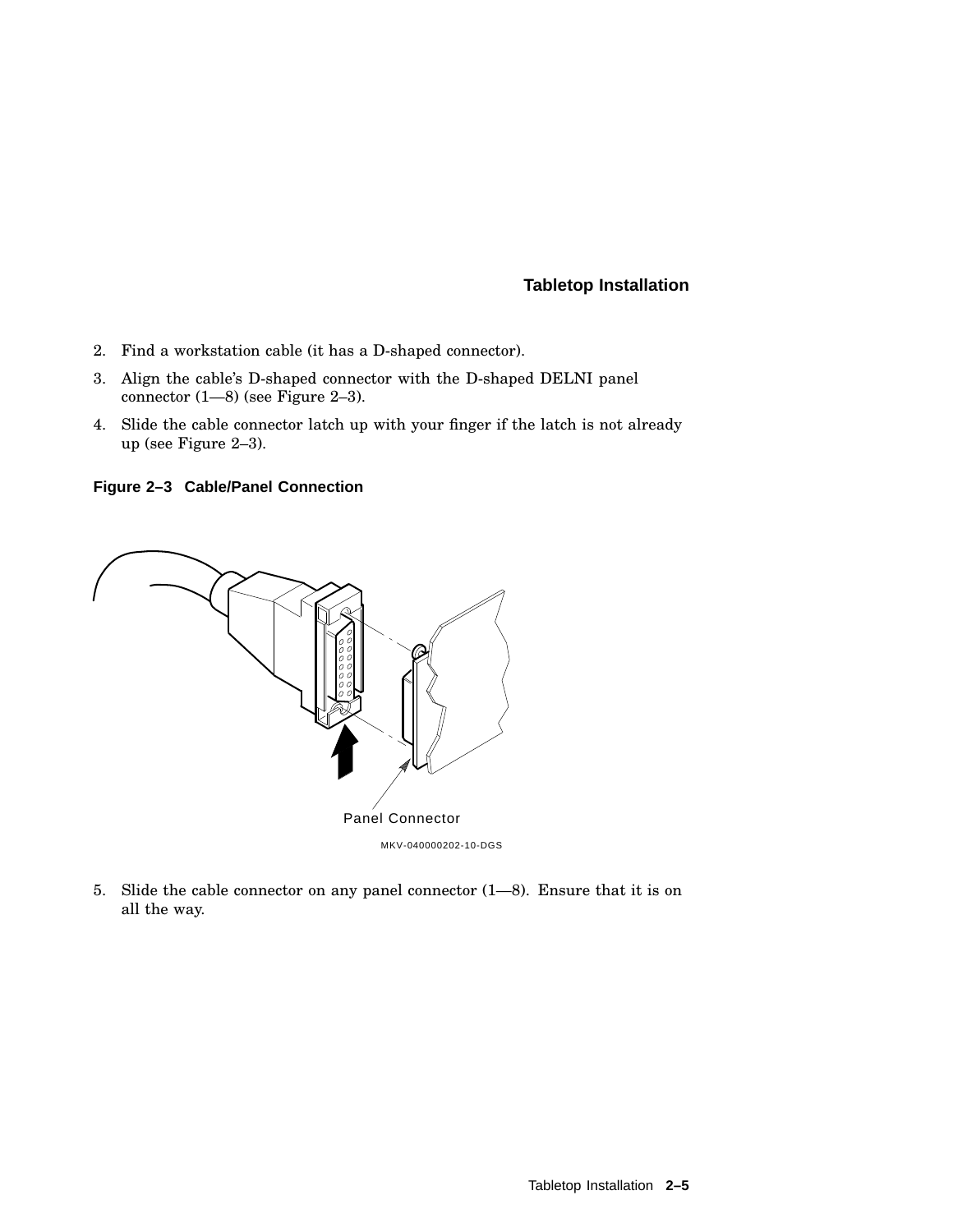- 6. Slide the cable connector latch down with your thumb (see Figure 2–4).
- 7. Gently pull the connector to ensure that it is on firmly.

## **Figure 2–4 Cable Connector Latch**



MKV-040000202-11-DGS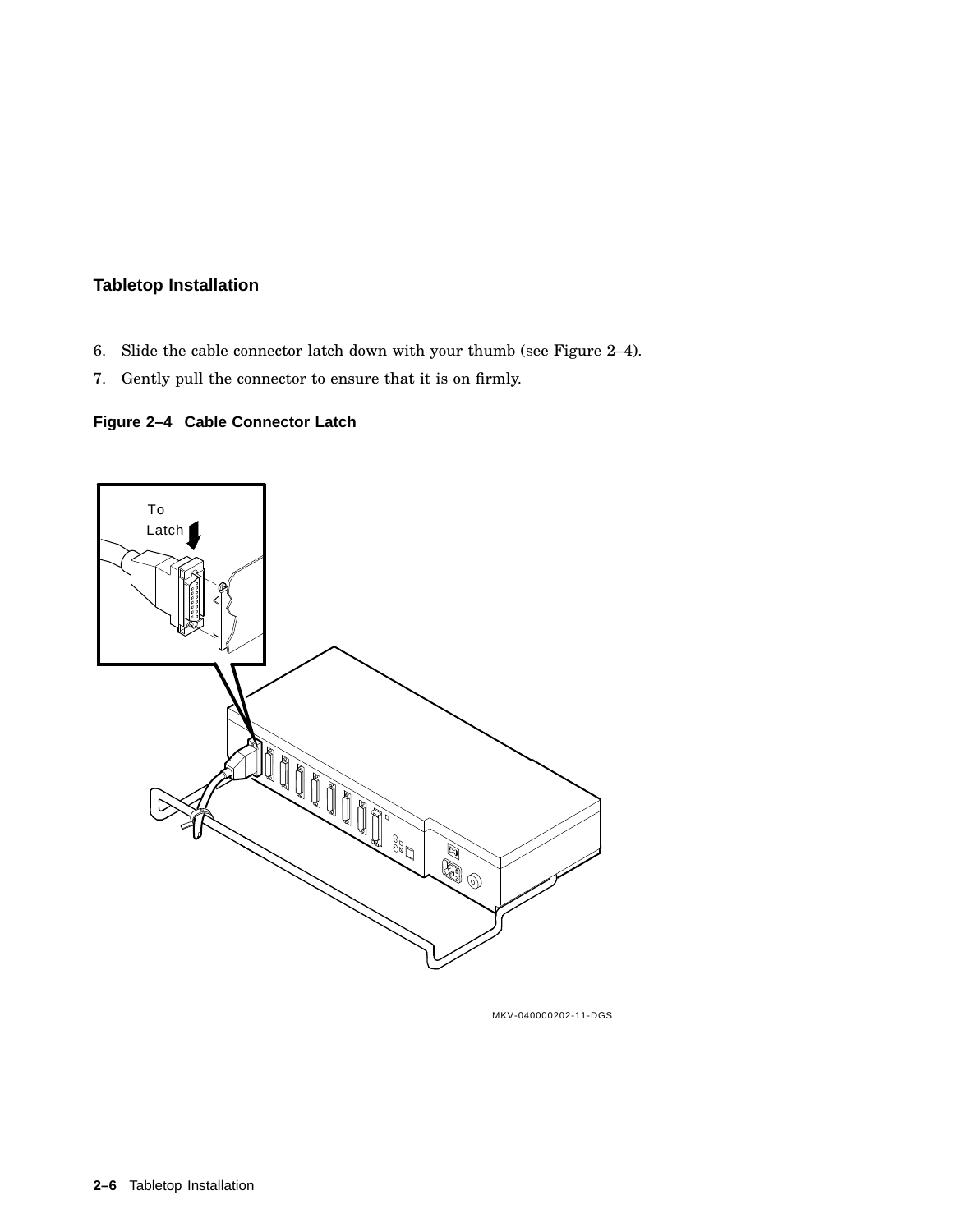#### **NOTE**

If you are connecting the cable to another DELNI unit or transceiver, use connector 9 and follow these steps:

- Push slide on panel connector up.
- Push connector on.
- Slide latch down.
- Gently pull to ensure that the connector is on firmly.
- 8. Find another workstation cable and attach it to any other panel connector (1—8) in the same way as was done for the first cable.
- 9. Attach the rest of the workstation cables in the same way. Ensure that you neatly place the cables away from where people may walk. Tie-wrap each cable separately to the cable support.

#### **NOTE**

You do not have to use all of the connectors. You can add other cables at any time.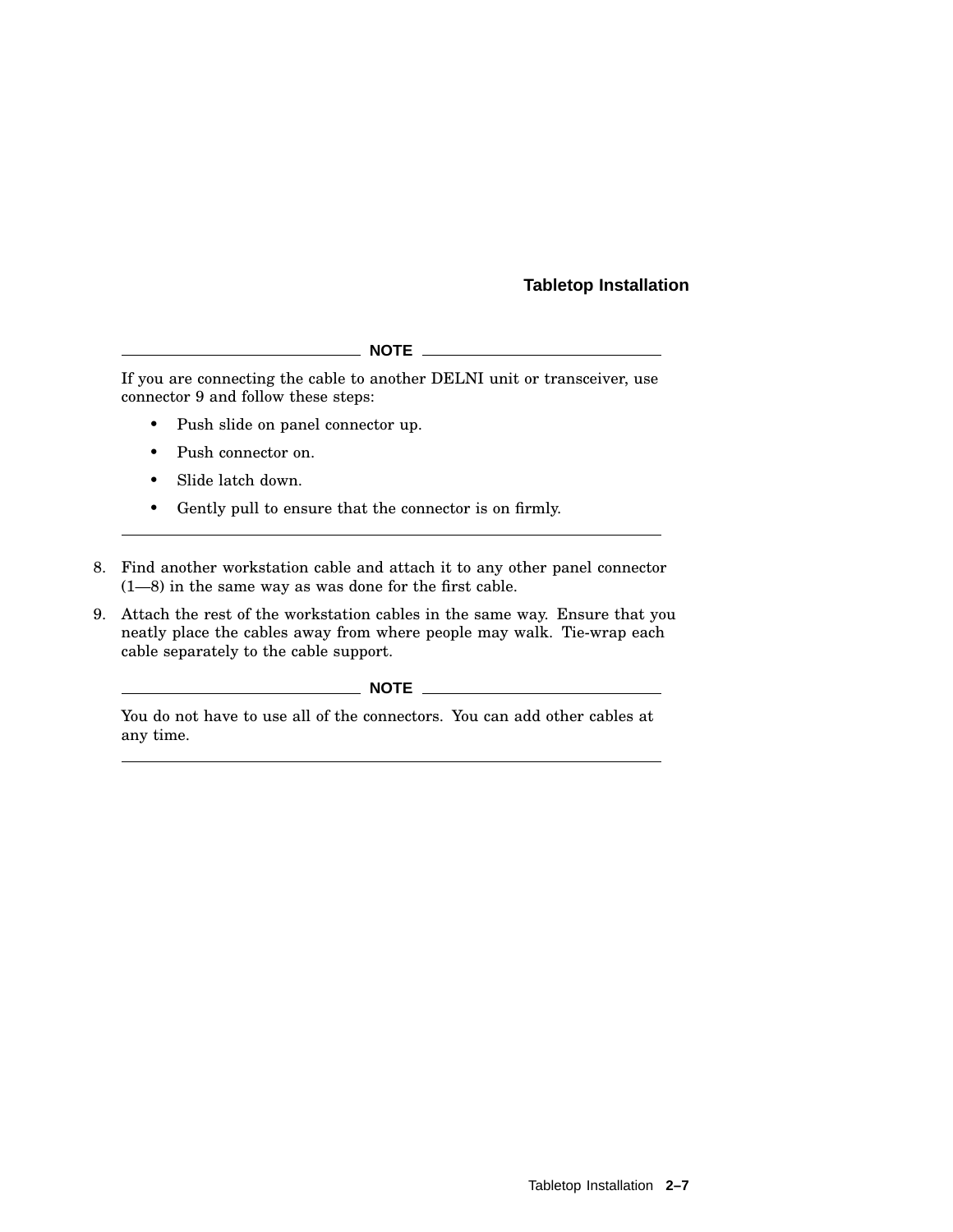10. If your power line voltage is 90 Vac to 128 Vac, slide the voltage select switch to 120 (see Figure 2–5).

## **Figure 2–5 Voltage Select 120 Vac**

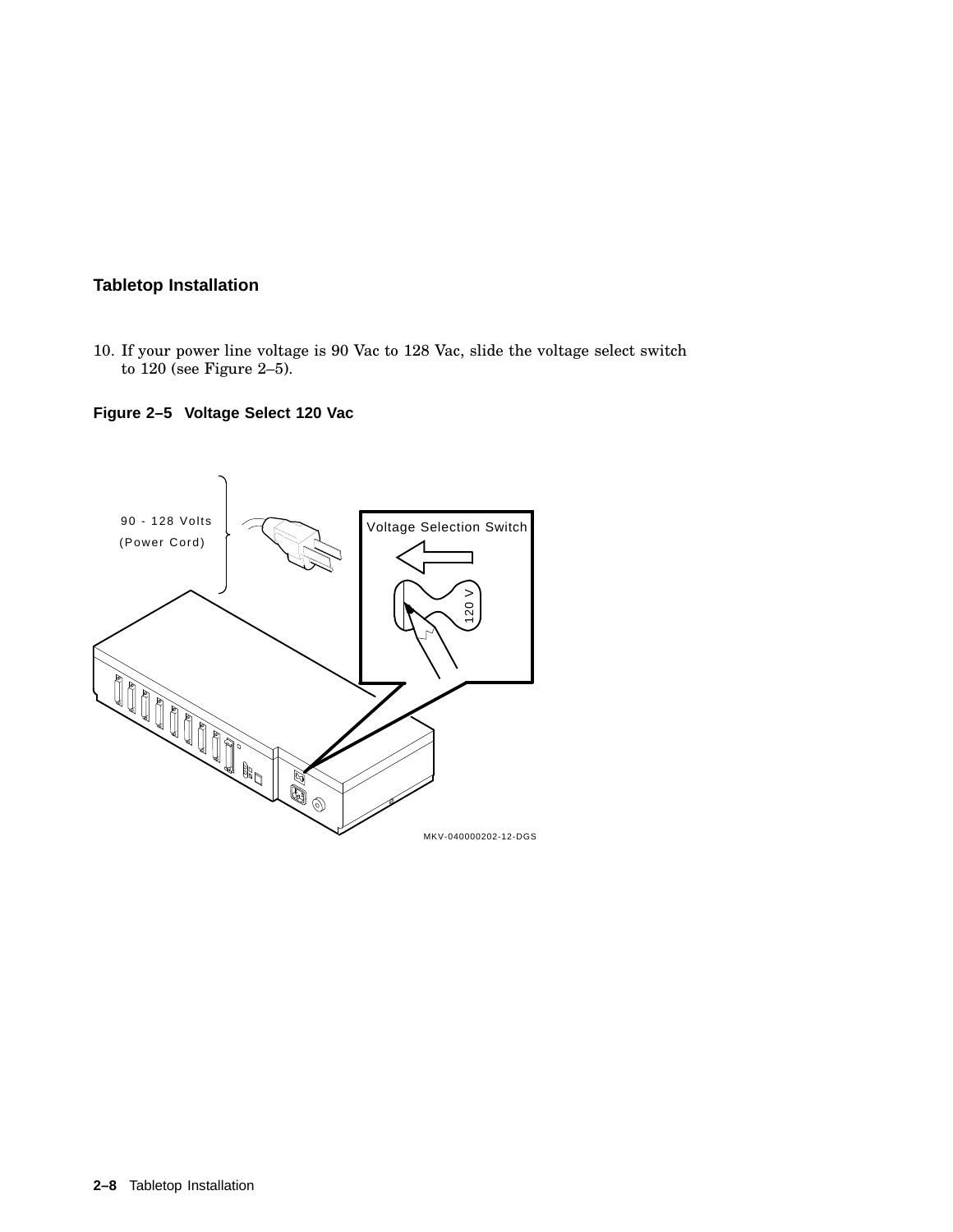11. If your power line voltage is 180 Vac to 256 Vac, slide the voltage select switch to 240 (see Figure 2–6).

## **Figure 2–6 Voltage Select 240 Vac**

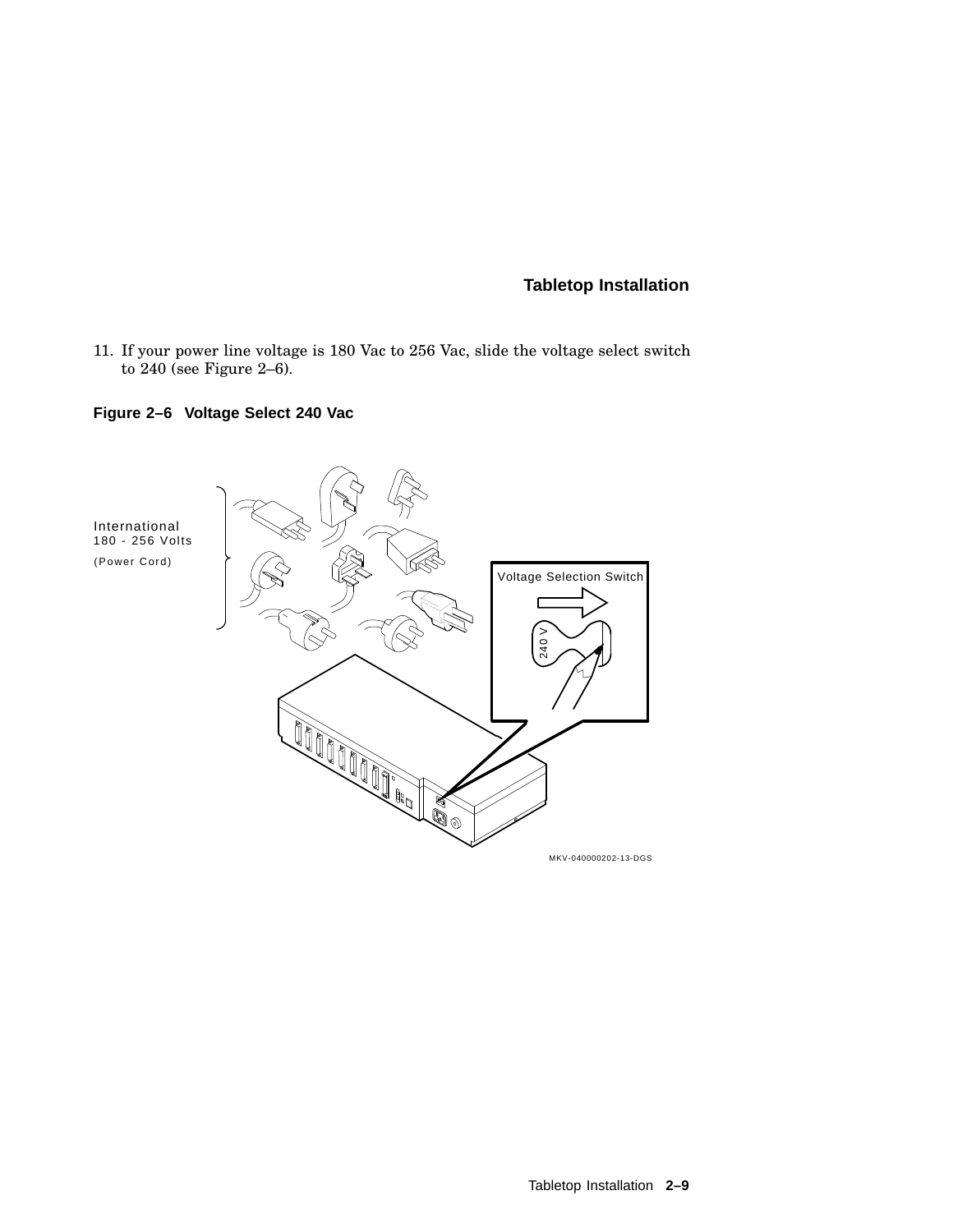- 12. Insert the power cable in the socket on the DELNI panel (see Figure 2–7).
- 13. Plug the other end of the power cable into the wall socket (see Figure 2–7).

#### **Figure 2–7 Power Cable Connection**



MKV-040000202-14-DGS

One of the LEDs next to the local/global push button on the front of the unit should now be on.

If either of the LEDs is lit, you have correctly installed your DELNI unit.

If neither of the LEDs next to the local/global push button is lit, check the steps you performed in this chapter. If you performed all the steps correctly and neither of the LEDs is lit, go to Chapter 4 for troubleshooting help.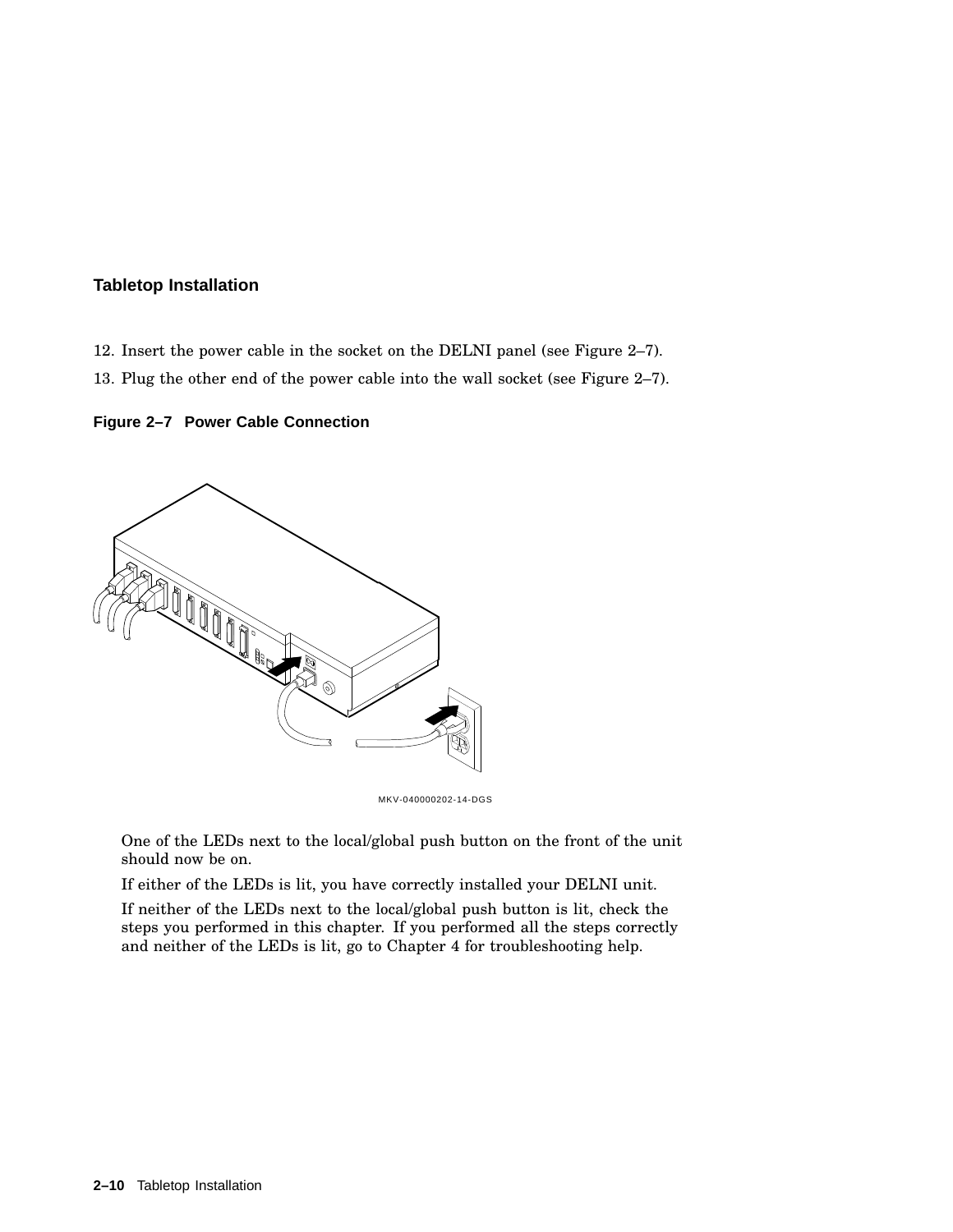14. Set the local/global LEDs for your type of installation as shown in Figure 1–5 through Figure 1–7.

Note the  $\Box$  symbol above connector 9. If you are using connector 9 on this unit to connect to another DELNI unit, Etherjack junction box, or Ethernet network transceiver, then press the push button until the green LED next to the  $\Box$  symbol is lit. Otherwise, press the push button until the green LED next to the  $\Box$  symbol is lit. Chapter 1 can also be referred to for information about setting these LEDs.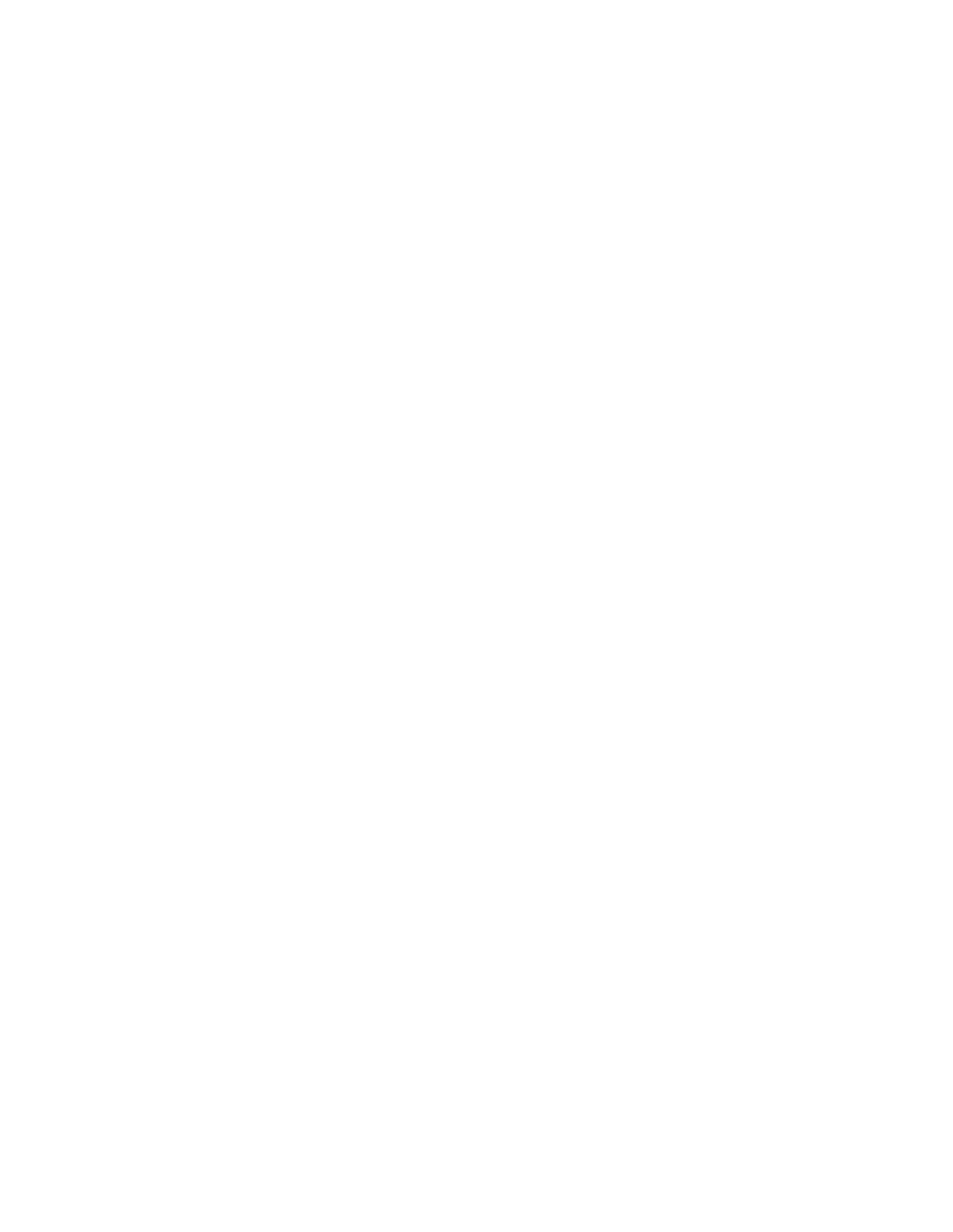## **3.1 Introduction**

This chapter informs you on how to install the rackmount assembly for the replacement DELNI (Digital Ethernet Local Network) unit. The assembly fits in a standard 19-inch (48.26-centimeter) rack. The basic operating and troubleshooting instructions for the replacement DELNI unit are in Chapter 2 and Chapter 4 of this manual.

## **3.2 Installing the Rackmount DELNI Unit**

If your DELNI unit is connected and in use, begin with step 1. If you are mounting and connecting your DELNI unit for the first time, read this manual and then begin with step 3.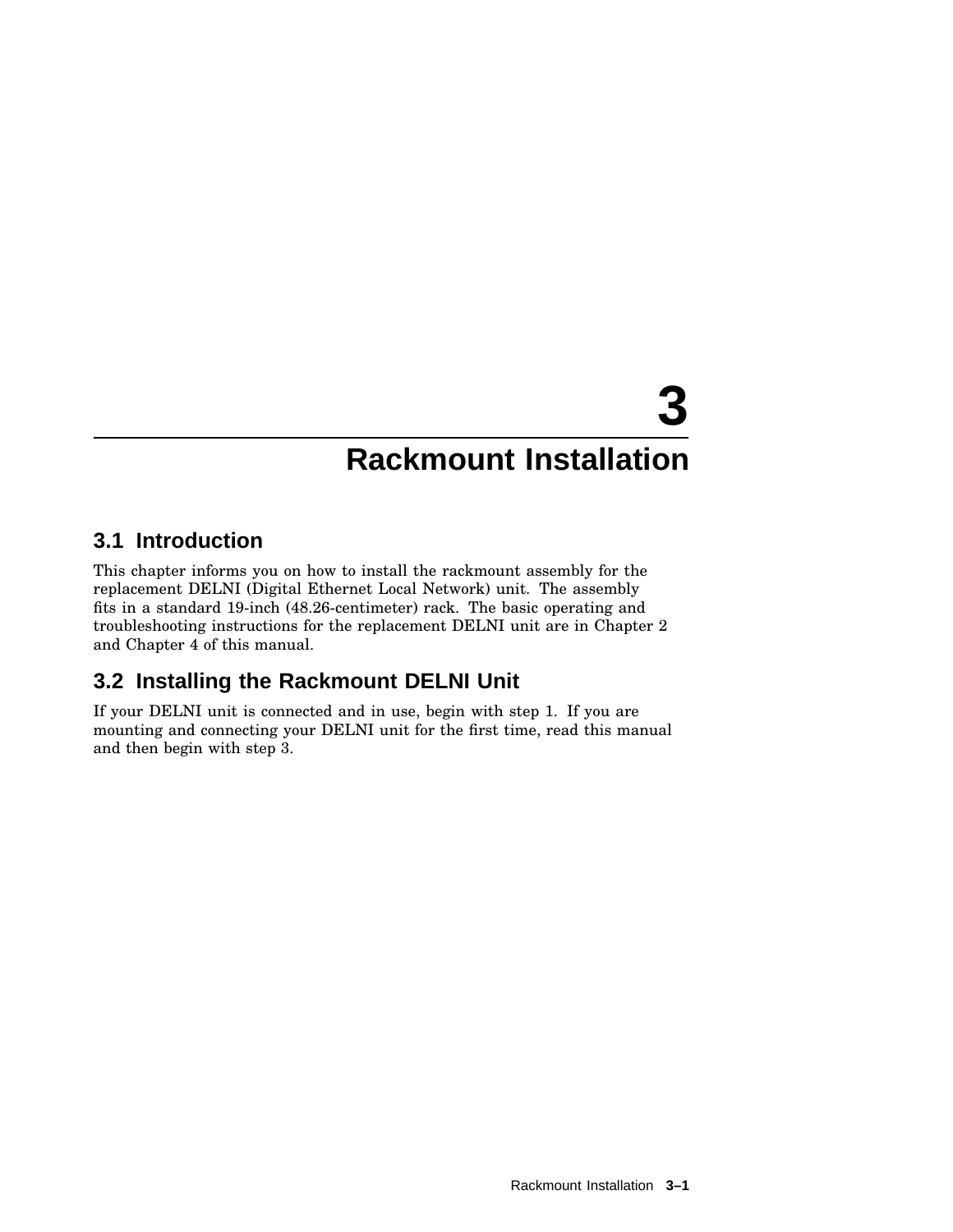1. Remove the power cable from the power source and the DELNI panel connector (see Figure 3–1).

**Figure 3–1 Disconnecting the Power Cable**



MKV-040000202-15-DGS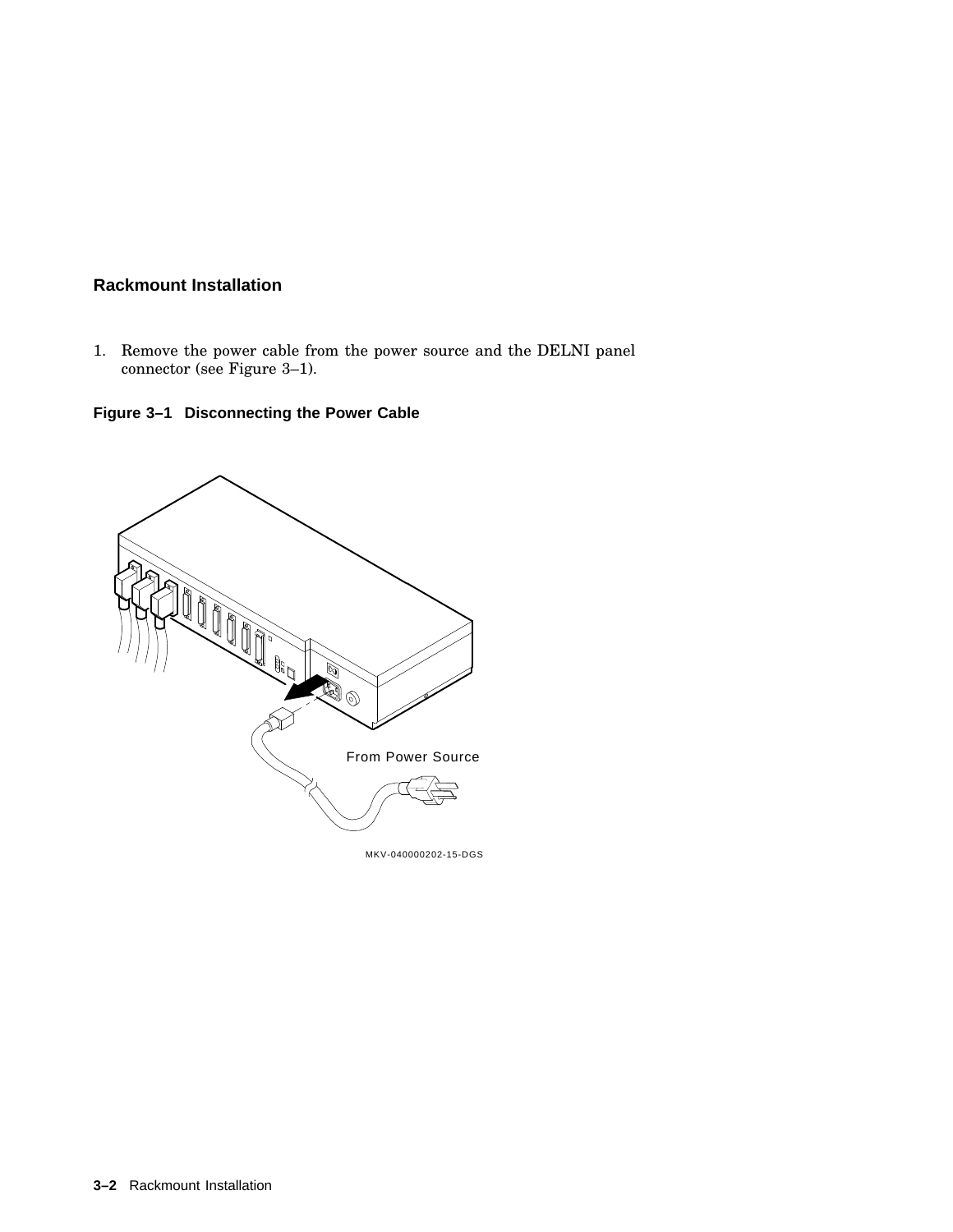2. Remove all connectors from the DELNI panel (see Figure 3–2).

**Figure 3–2 Disconnecting the Connectors**



MKV-040000202-16-DGS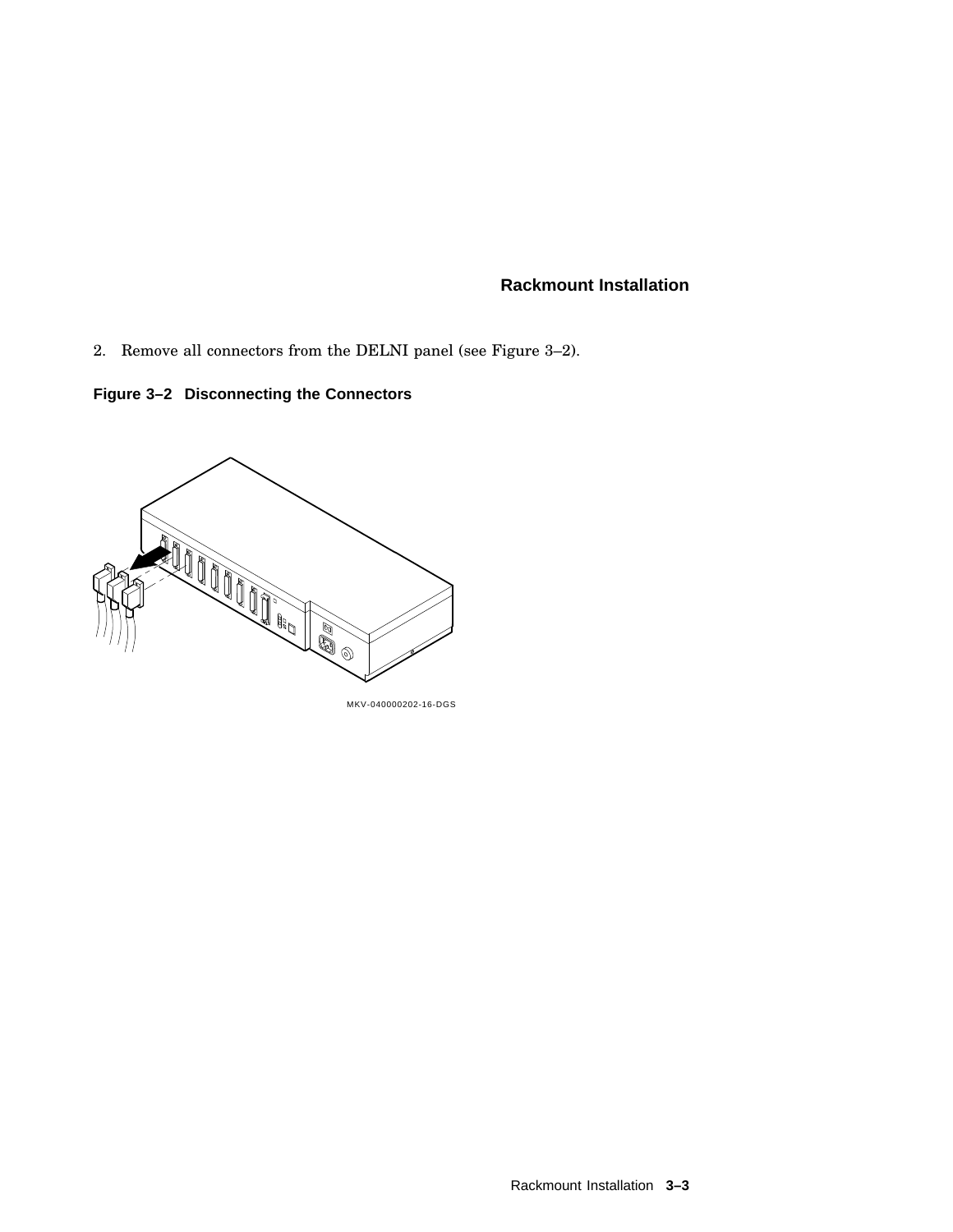3. Attach the rackmount brackets to the DELNI unit with the four 6-32 X 5/16 inch screws (see Figure 3–3). Tighten firmly.

**Figure 3–3 Attaching the Rackmount Brackets**



MKV-040000202-17-DGS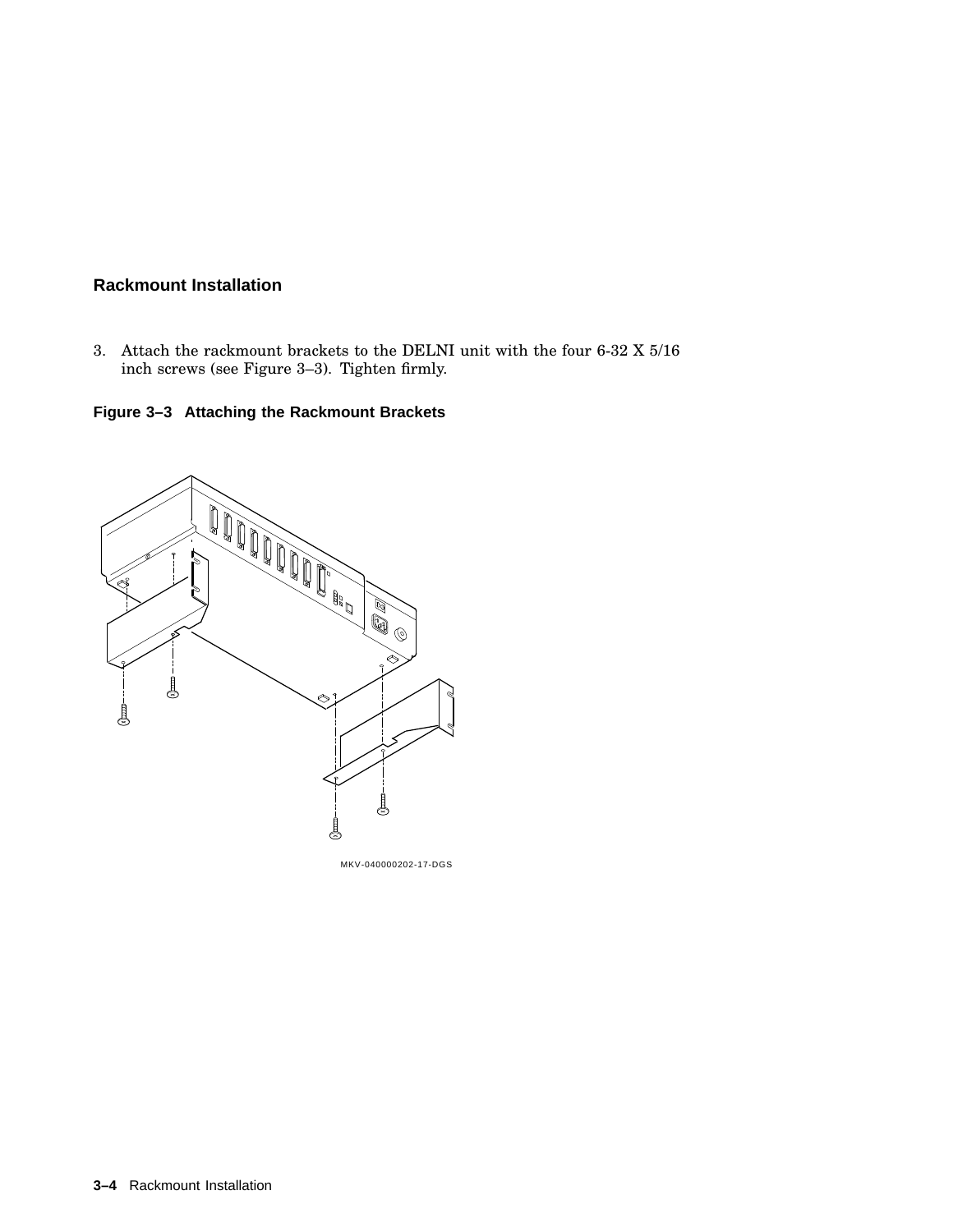- 4. Slide the four locknuts onto the rack (see Figure 3–4). Align the hole in the rack with the hole in the nut.
- **Figure 3–4 Installing the Locknuts on the Rack**



MKV-040000202-18-DGS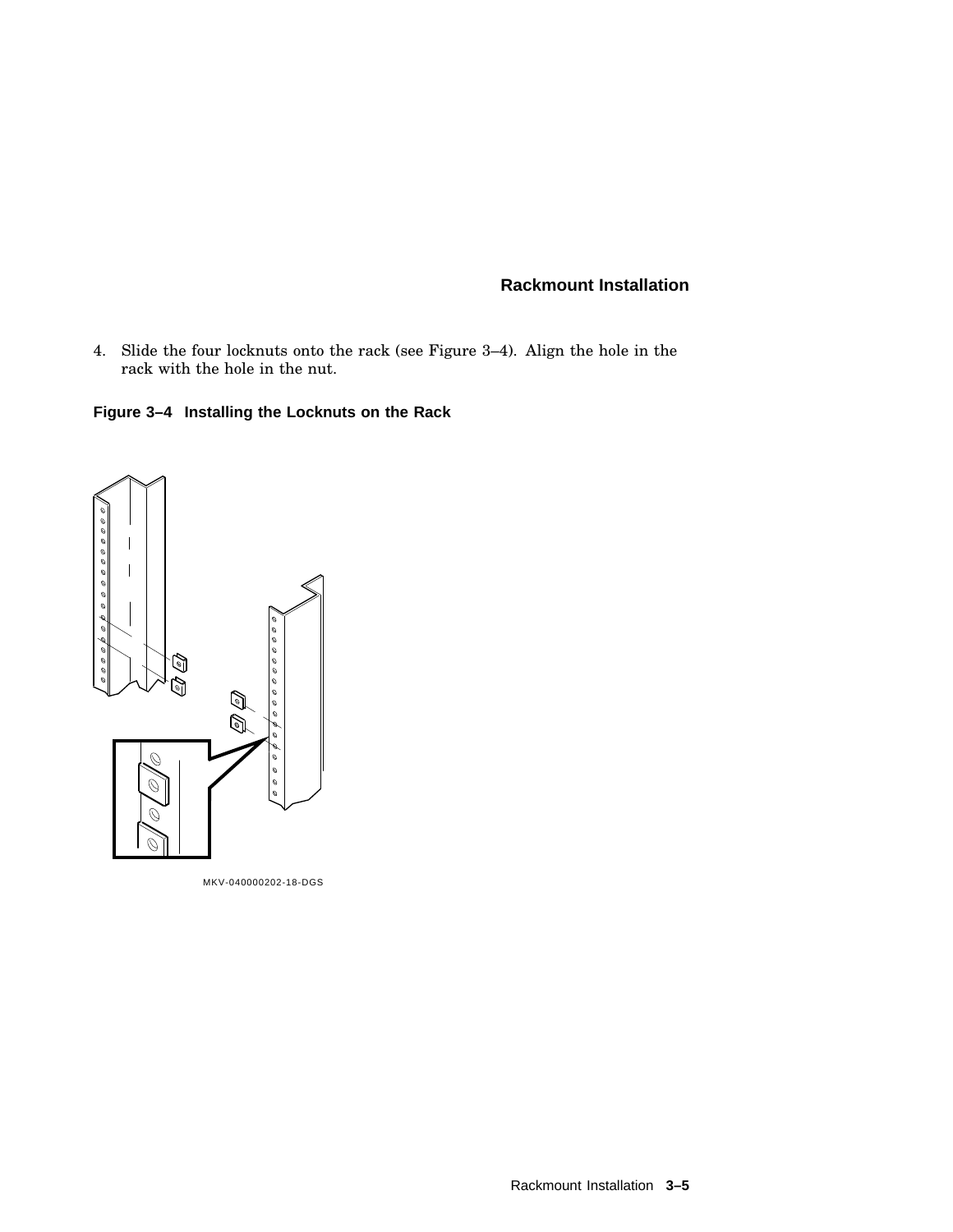5. Attach the DELNI assembly to the rack with the four large 10-32 screws (see Figure 3–5). Tighten firmly.

## **Figure 3–5 Attaching the DELNI Assembly to the Rack**

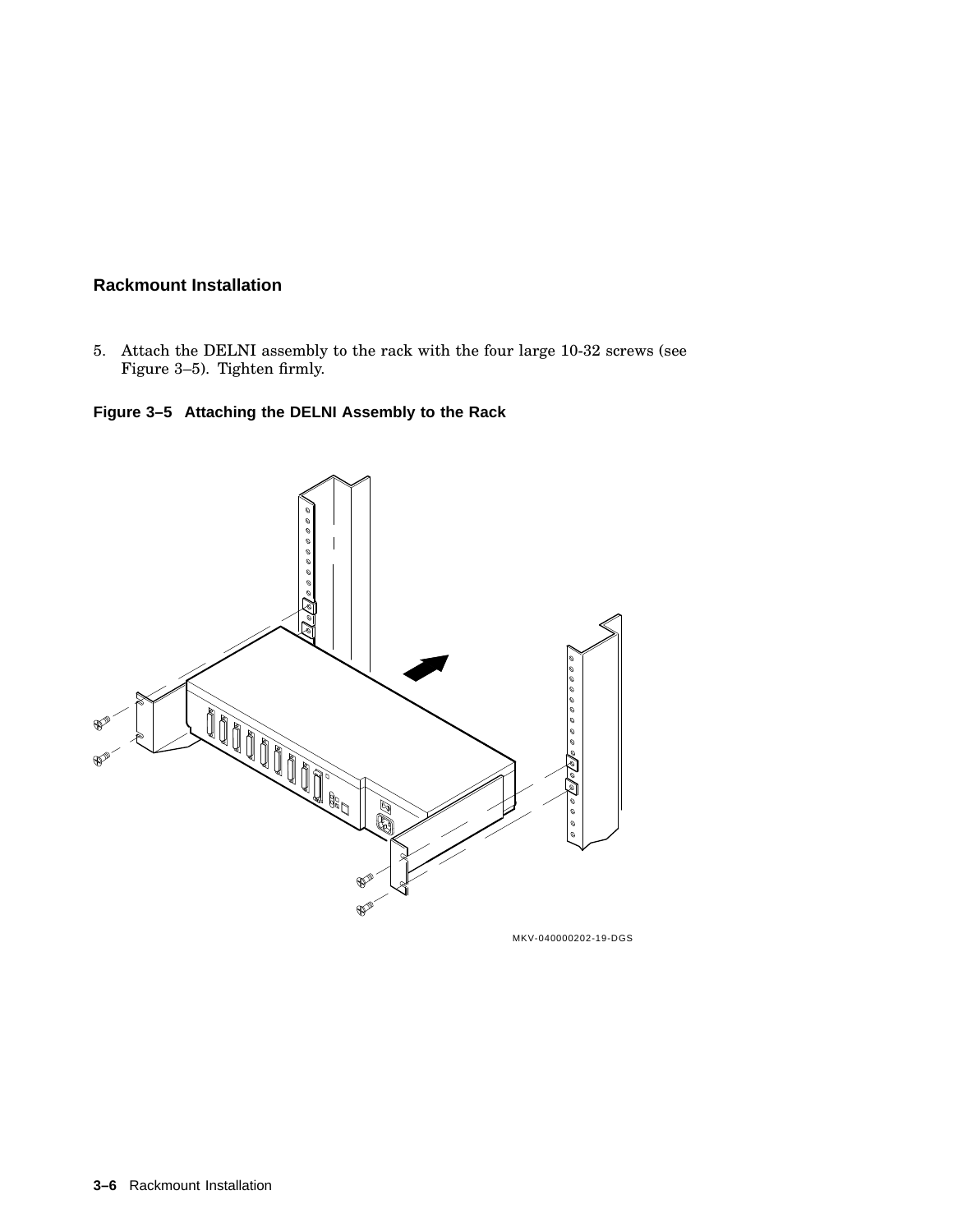- 6. Attach the workstation cables. Test the connections by pulling the connections gently. See Chapter 2 (steps 2 through 9) for instructions.
- 7. Check the voltage select switch for the correct voltage setting. See Chapter 2 (steps 10 or 11) for instructions on how to set the voltage switch.

## **NOTE** \_\_

You may need to order a different power cable to match the voltage and power connector in your rack's power supply.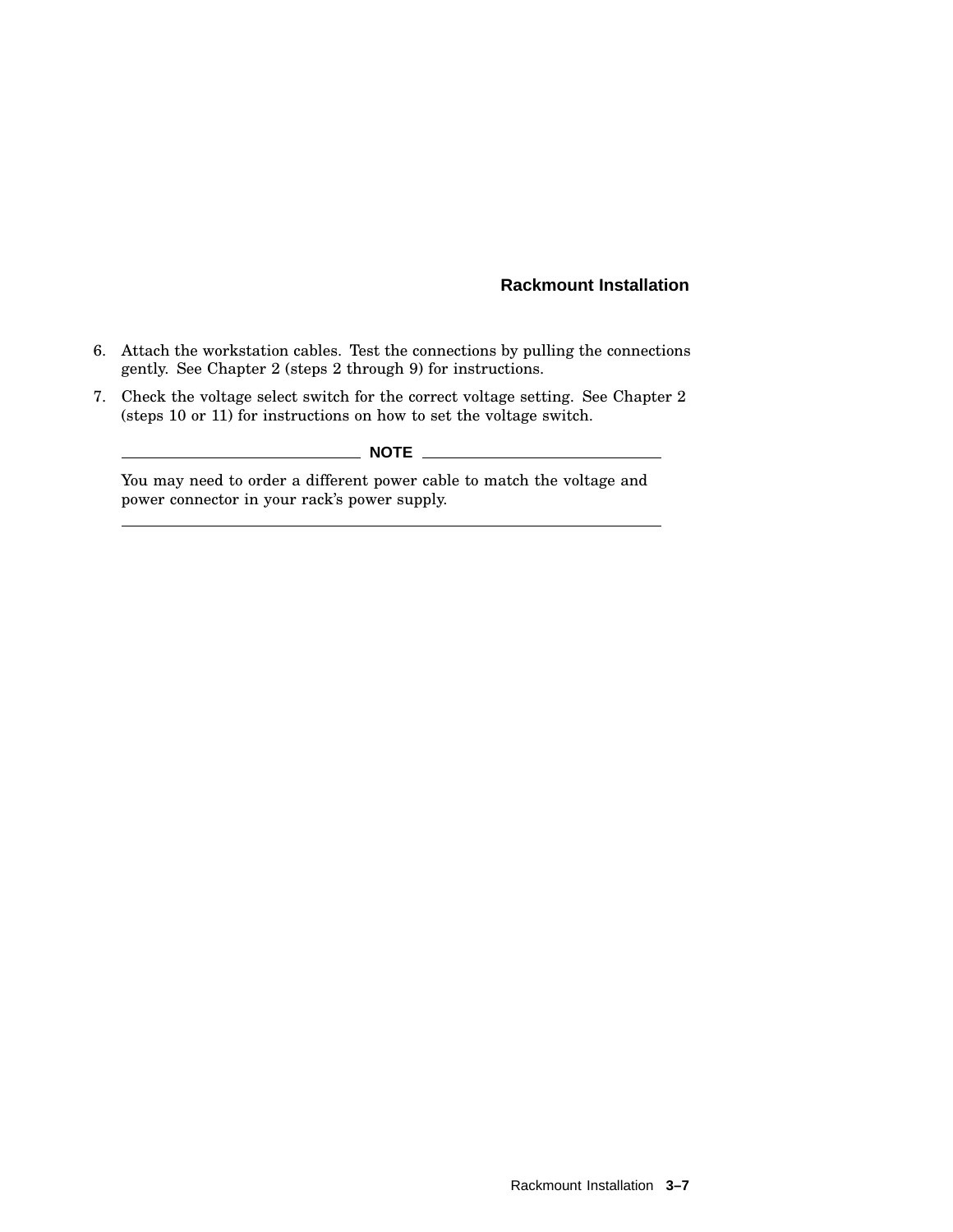8. Attach the power cable to the DELNI panel connector and then to the power source (see Figure 3–6).





9. Check to see if the correct local/global LED is lit. See Chapter 2 (step 14) for instructions on how to set the local/global LED state.

You have completed the rackmount installation for your DELNI unit. See Chapter 1 and Chapter 2 for further information about its operation and how to use it.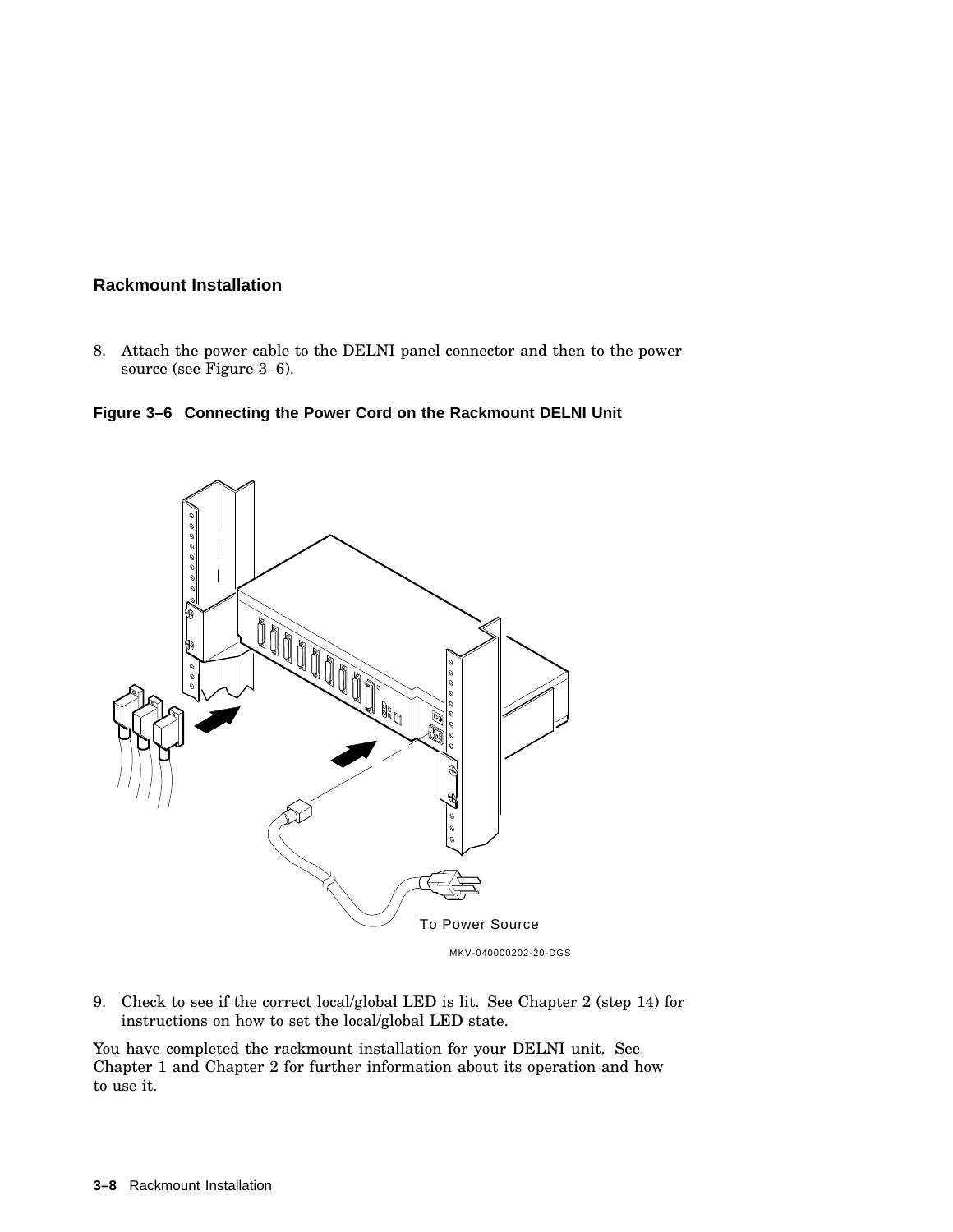## **4.1 Introduction**

This chapter explains how to identify problems in your DELNI unit and how to perform some simple procedures to fix these problems. The DELNI unit contains no user-serviceable parts and must be returned to Digital for any internal repair.

## **4.2 Improper Local/Global Configuration**

If a user connects the DELNI unit in a local cluster with no backbone connection or other transceiver connected to the global port, and then sets the unit to global mode, the DELNI unit will not function. This is due to the fact that the local/global push button changes the data path. In local mode, the data path is directly from the transmit pair of the active port to the receive pairs of all eight local ports. There is no logical connection to the transceiver port in this mode. There will be +12 Vdc at the global connector, but no data.

In global mode, the transceiver becomes part of the data path. Therefore, if the transceiver is missing or improperly terminated, the data path breaks down, and units in a local cluster will not communicate through the DELNI unit.

In global mode, the transceiver is dependent upon the DELNI unit to provide +12 Vdc power on connector 9. If the DELNI unit fails to produce +12 Vdc, the network transceiver will not function. The green LEDs only indicate the presence of +5 Vdc. If connector 9 is connected to another DELNI unit in a two-tier DELNI LAN as in Figure 1–6, the loss of +12 Vdc will not be apparent as the upper tier DELNI unit does not require the +12 Vdc. To verify the presence of +12 Vdc, an Ethernet loopback connector (P/N 12-22196-02) can be placed on connector 9. If the green LED on the loopback connector is not lit, the +12 Vdc supply in the DELNI unit is at fault and the unit must be replaced.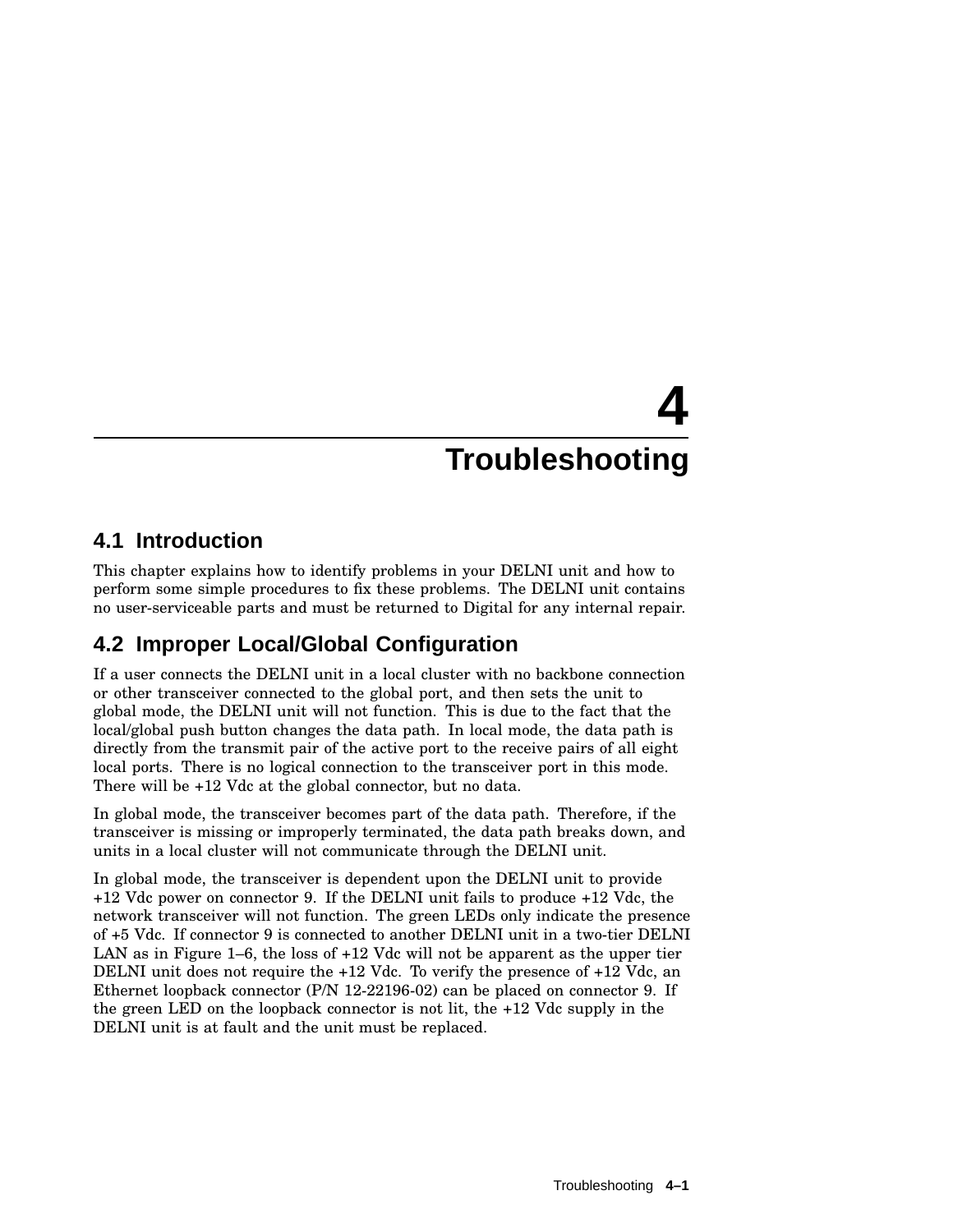## **4.3 Neither Local/Global LED Lights**

If neither of the two LEDs on the front panel is lit, there may be a power fault. First, ensure that there is power at the socket (try plugging a lamp into the socket). Check the voltage selection switch as described in Chapter 2 and then check the circuit breaker. If necessary, reset the circuit breaker by pushing in the center button on the circuit breaker as shown in Figure 4–1. If both LEDs remaim unlit, the unit must be replaced.





MKV-040000202-21-DGS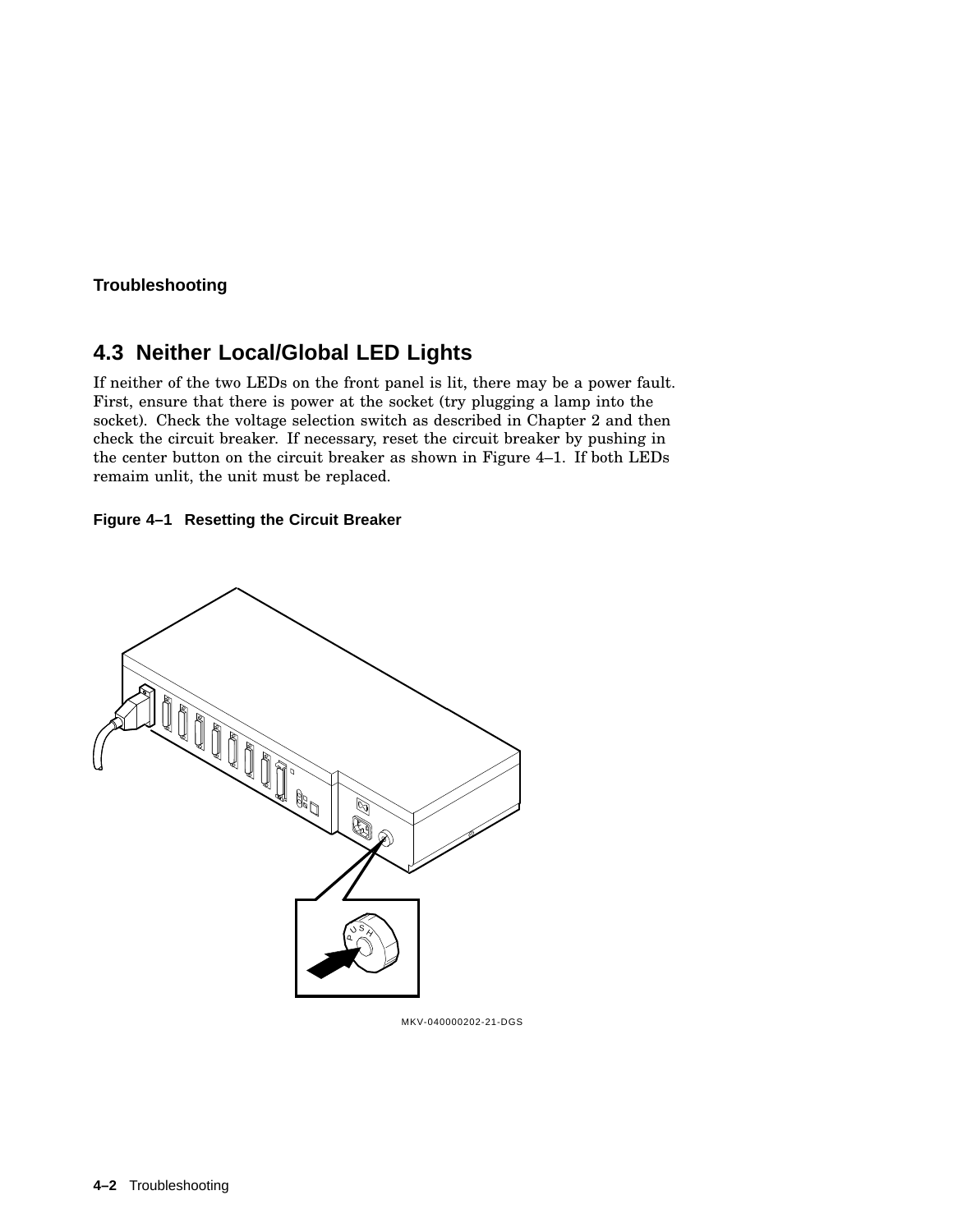## **4.4 Other Hardware Problems**

If you have problems using the DELNI unit, the fault may be in the workstation, the cable between the unit and the workstation, or the unit itself. First, run any available diagnostics (refer to the workstation's owner's manual). Then, if diagnostics do not locate the problem, continue troubleshooting. Troubleshooting involves substituting working components, one by one, until you find the defective component.

## **4.4.1 Is the Workstation at Fault?**

Perform the following steps to check for a faulty workstation:

- 1. Substitute a workstation that you know works correctly for one that shows the problem. Substitute only the workstation and not the connecting cable.
- 2. If the new workstation works correctly, the workstation you just removed is faulty. Refer to that workstation's owner's manual for corrective action.

If the problem continues, the cable or unit is faulty.

## **4.4.2 Is the Cable at Fault?**

Perform the following steps to check for a faulty cable:

- 1. Remove the connector for the cable between the unit and the workstation that shows the problem.
- 2. Connect a cable that you know works correctly to this connector. You can use a cable from another workstation.
- 3. Connect the other end of this cable to the same workstation that shows the problem.
- 4. If the workstation works correctly, the cable you just removed is faulty. Replace the defective cable.

If the problem continues, the unit is faulty.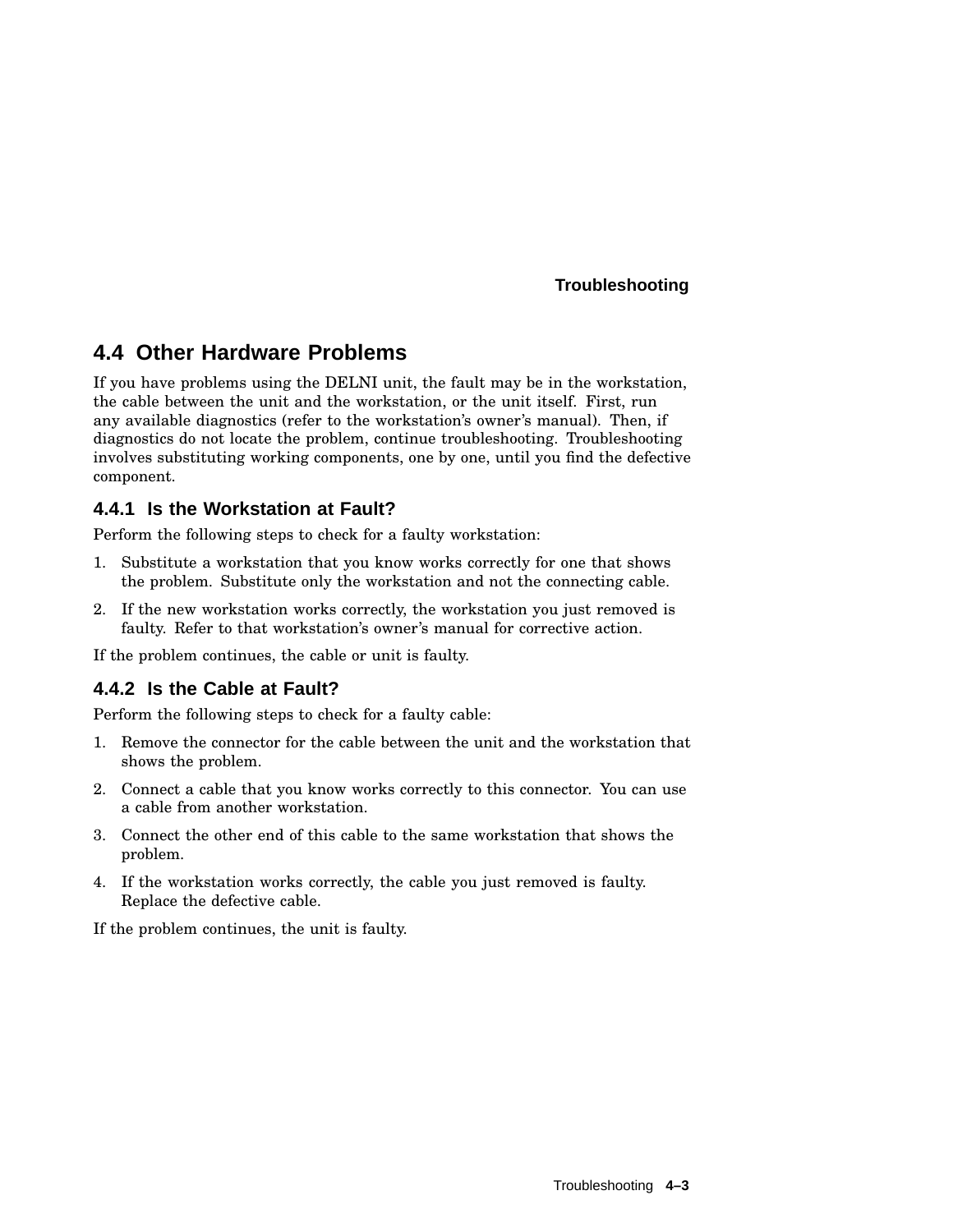## **4.4.3 Is the DELNI Unit at Fault?**

If some of the DELNI panel connectors are not in use, and some of the connectors in use are not working, connect working cables and workstations to the unused connectors. The unused connectors may not be faulty. If different connectors work, use these until you can arrange to have your unit serviced. If none of the connectors work, perform the following test:

- 1. Disconnect all cables from the DELNI panel.
- 2. Substitute a unit that works correctly for one that shows the problem.
- 3. Connect all the cables to the working unit. If all workstations work correctly, the original unit is faulty. Replace that unit and return it to Digital for repair.

If the problem continues, then start over again by troubleshooting the workstation and the cables.

## **4.5 Software Problems**

The DELNI unit does not depend on software to operate. If you do not have the appropriate software for your workstation, however, you may have communication problems.

Ensure that you have the latest version of Ethernet network software correctly installed in your workstations. You may want to reload this software into all appropriate workstations before you test again.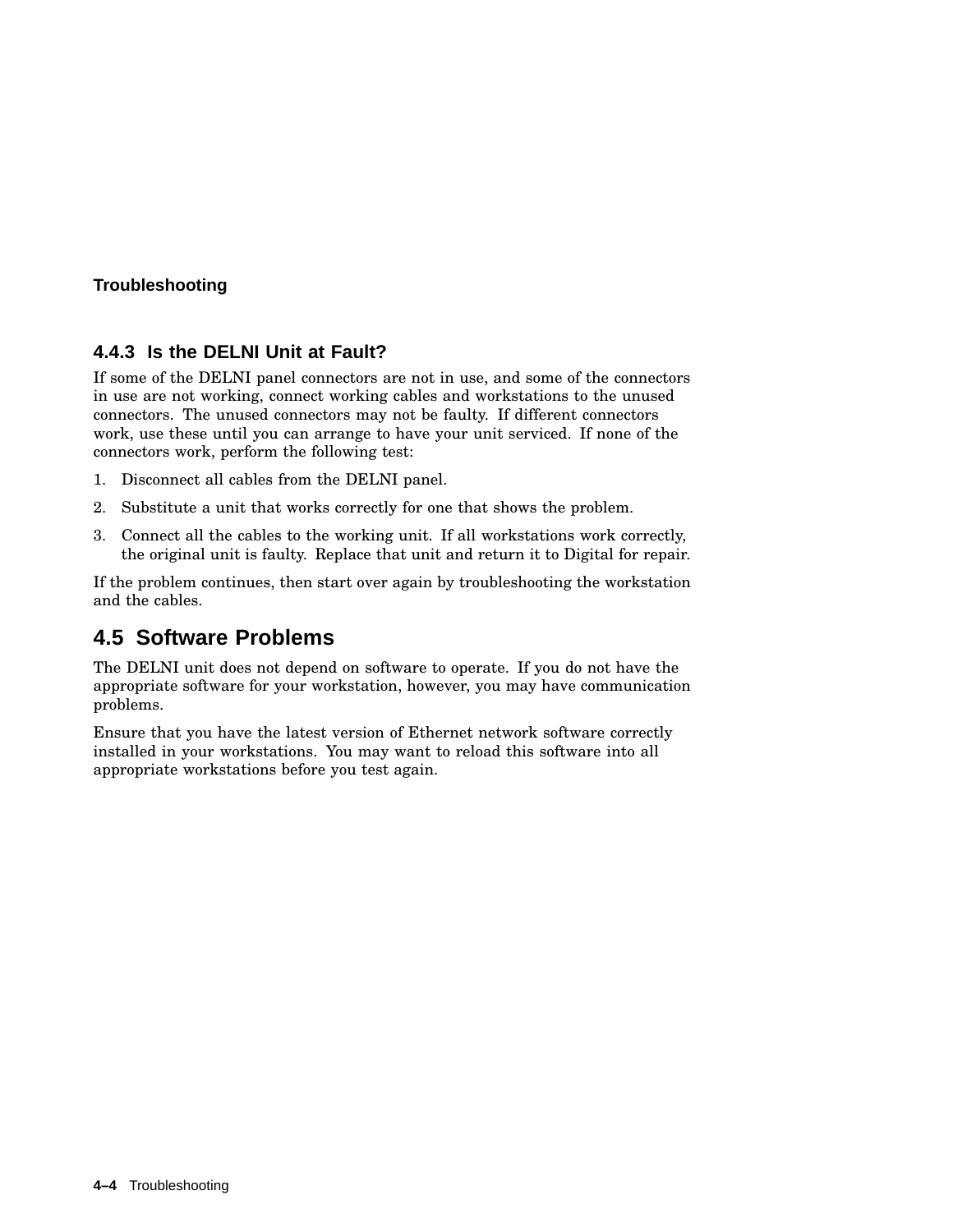# **5 Service Options**

## **5.1 Introduction**

Chapter 4 described which steps you should follow before you call for service. This chapter describes the repair and support services available from Digital.

## **5.2 How to Get Service**

Digital has a central service point in your geographic area to help you get your system running with a minimum of trouble.

If your DELNI unit is on warranty, or if you have a service contract, you can call Digital for assistance.

Before you call:

- Step through Chapter 4 in this book. Often you can solve a problem yourself.
- Write down your DELNI serial number. The serial number is on the DELNI unit.
- Summarize the problem. Make a note of what you were doing when the unit failed. Also note the steps you took and the cables and devices you switched when troubleshooting.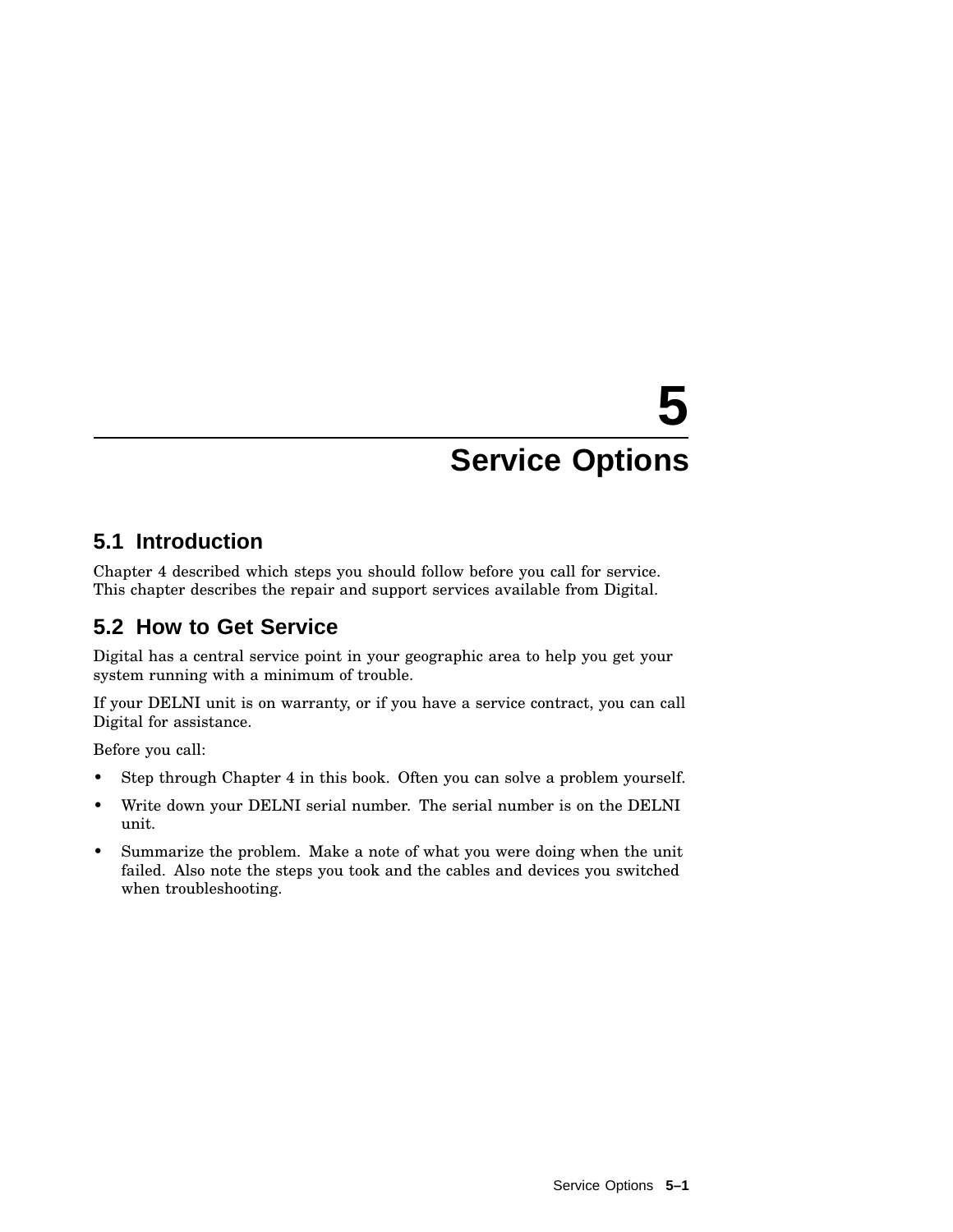## **Service Options**

When you call:

- Be near the unit.
- Have all your materials available. The service person may ask you to try and recreate the problem.

Call Digital at the following telephone number:

United States Call 1-(800)-554-3333

## **5.3 Repacking the DELNI Unit**

If you have to return the unit to Digital for service, you must repack it carefully. Use the original shipping carton and shipping material. If you do not have the original shipping materials, pad the sides to prevent damage and to keep the unit from moving in the carton.

## **5.4 Digital Services**

Digital provides a wide range of DELNI maintenance and customer services.

## **5.4.1 Digital On-Site Service**

Trained service specialists perform fast, low-cost maintenance at your site. Digital provides on-site service under a service agreement or on a per-call basis.

## **5.4.2 Carry-In Service**

There are 160 Servicenters worldwide, offering fast, dependable service. Digital provides carry-in service under a service agreement or on a per-call basis. Call the service information number listed above for the location of the Servicenter near you.

## **5.4.3 Other Services**

Digital also provides network planning services. These include site surveys, installation, and consultations about your network installation. There are also network maintenance agreements that can give you support for both Digital and non-Digital equipment. Call your local sales office for complete information.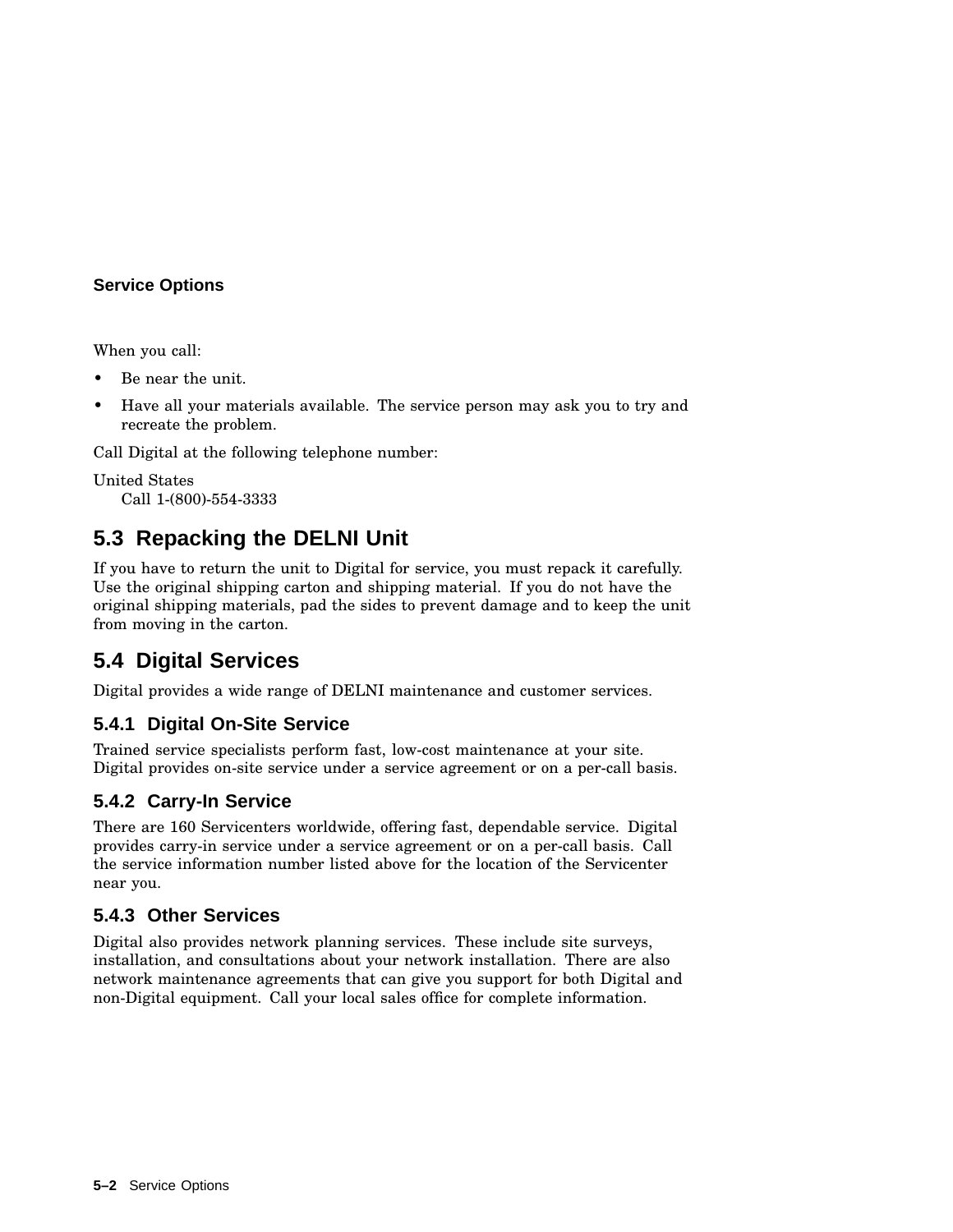## **A.1 Connecting Cables to an Etherjack Junction Box**

This appendix describes how to connect cables to an Etherjack junction box.

The Etherjack junction box is a connection point for two cables. You can use it between two lengths of cable, or as the connecting point for a cable and other network equipment. An H4005 transceiver is not usually accessible and, therefore, has a cable connected to it. This cable is installed in the Etherjack junction box for connection to other network equipment.

There may be restrictions on the total distance between equipment to be added to an H4005 transceiver or a second DELNI unit. Check the installation manual that came with your network equipment or the Ethernet controller for your workstation. You may have to rearrange your equipment if it has restrictions. Typically, the maximum distance you can have is 45 meters (147 feet, 8 inches), although some workstations allow less. For example, the DEUNA Ethernet controller for the PDP–11 or VAX systems cannot be more than 35 meters (114 feet, 10 inches) from a second DELNI unit or an H4005 transceiver. Contact your local Digital sales office for more information about installing your network system.

Each Etherjack junction box has a specifications label inside the cover. This label lists the length of the cable that connects the Etherjack junction box to other network equipment, DELNI unit, or H4005 transceiver. Ensure that you include this length when you calculate the total cable length. Another label inside the Etherjack cover shows several cable arrangements.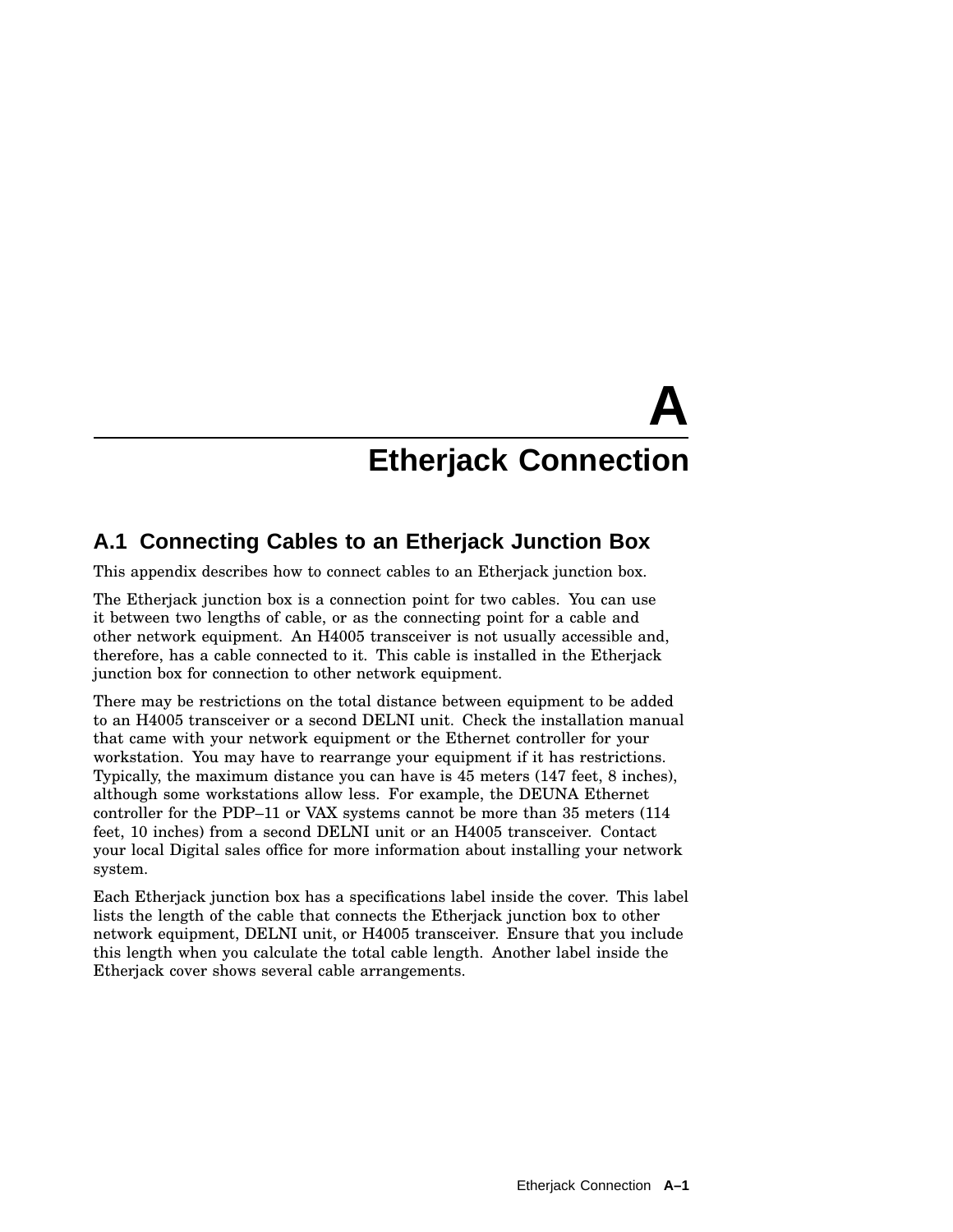Perform the following steps to connect cables to the Etherjack junction box:

- 1. Snap off the Etherjack cover (see Figure A–1).
	- a. Pry out one side.
	- b. Lift off the cover.



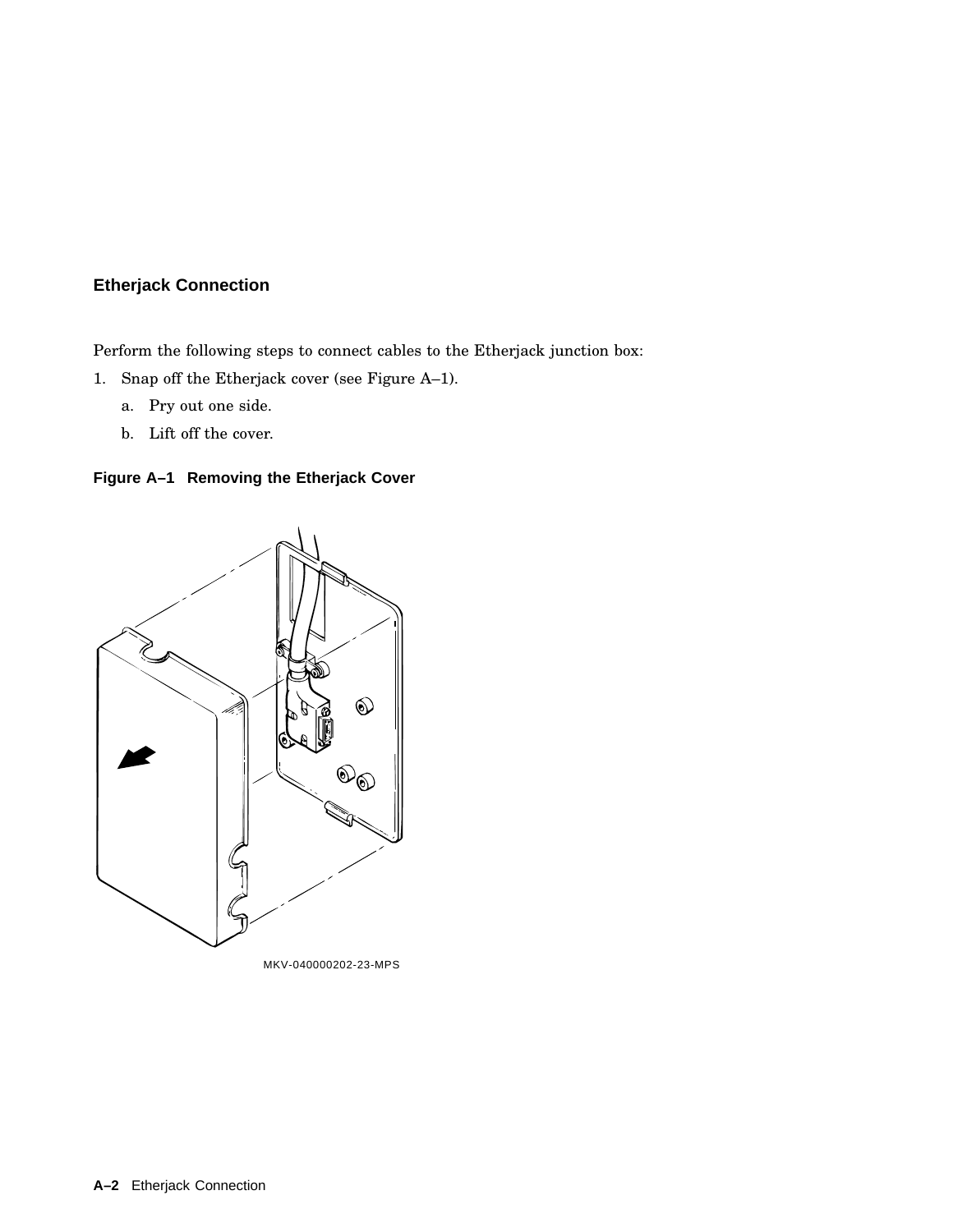2. Bring the workstation or network hardware cable and connector to the Etherjack junction box (see Figure A–2).

**Figure A–2 Network Cable Connection**



MKV-040000202-27-MPS

3. Align the connector on the cable to the connector in the Etherjack junction box.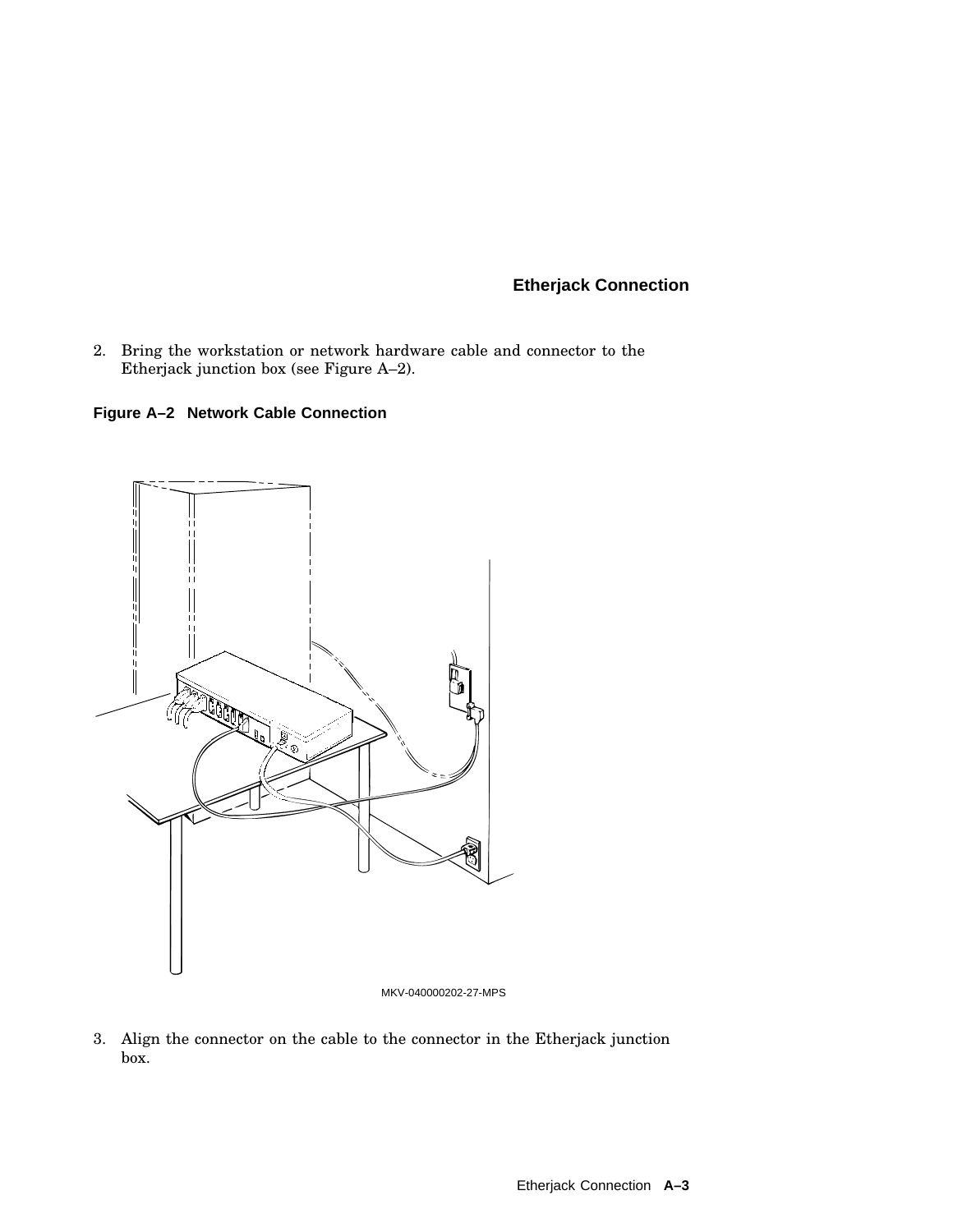4. With your finger, slide the cable connector latch to the open position (up), if not already open (see Figure A–3).

**Figure A–3 Opening the Connector Latch**



MKV-040000202-22-MPS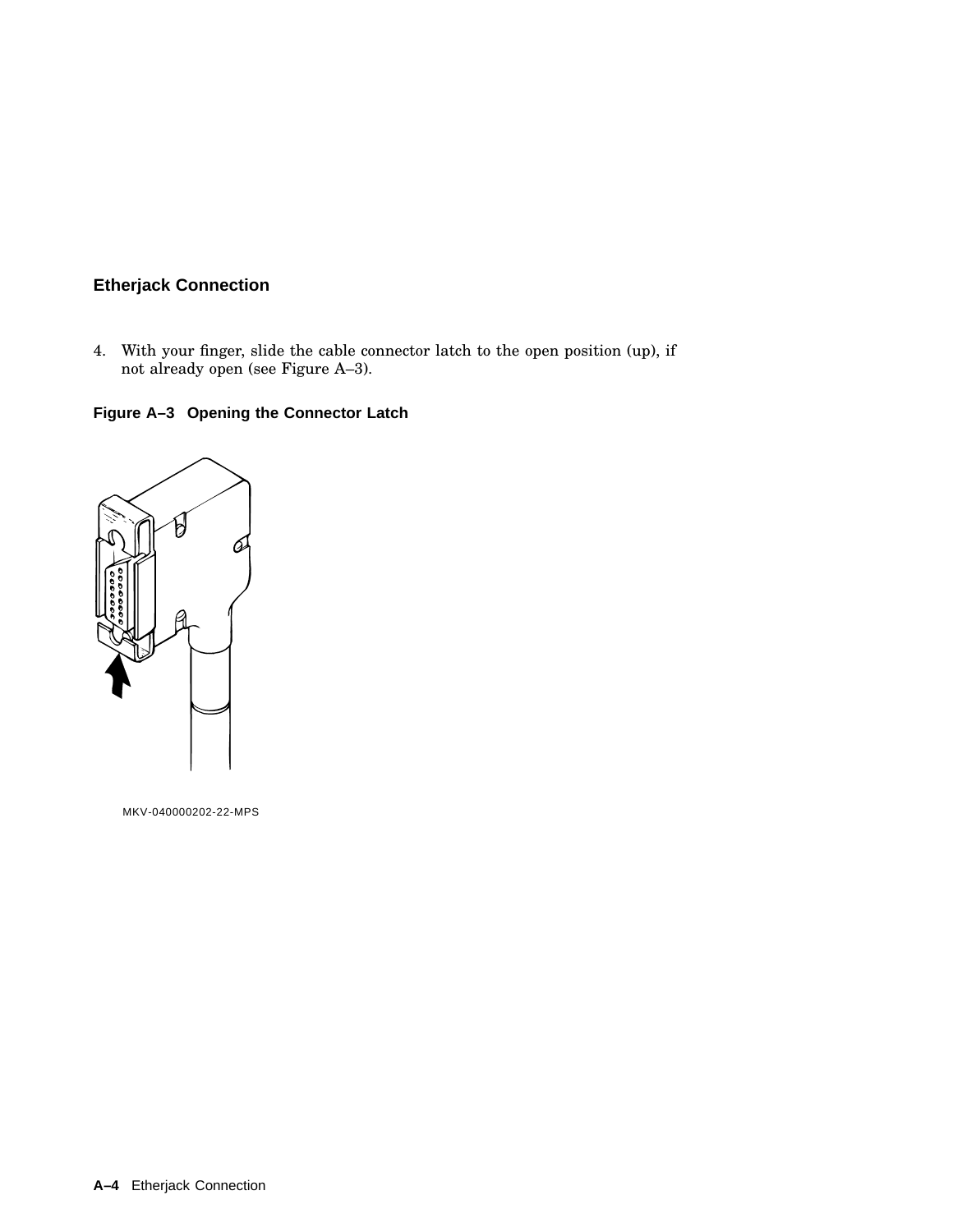5. Push the connectors together (see Figure A–4). You may have to loosen the clamp that holds the connector in place.

## **Figure A–4 Joining the Connectors**



MKV-040000202-25-MPS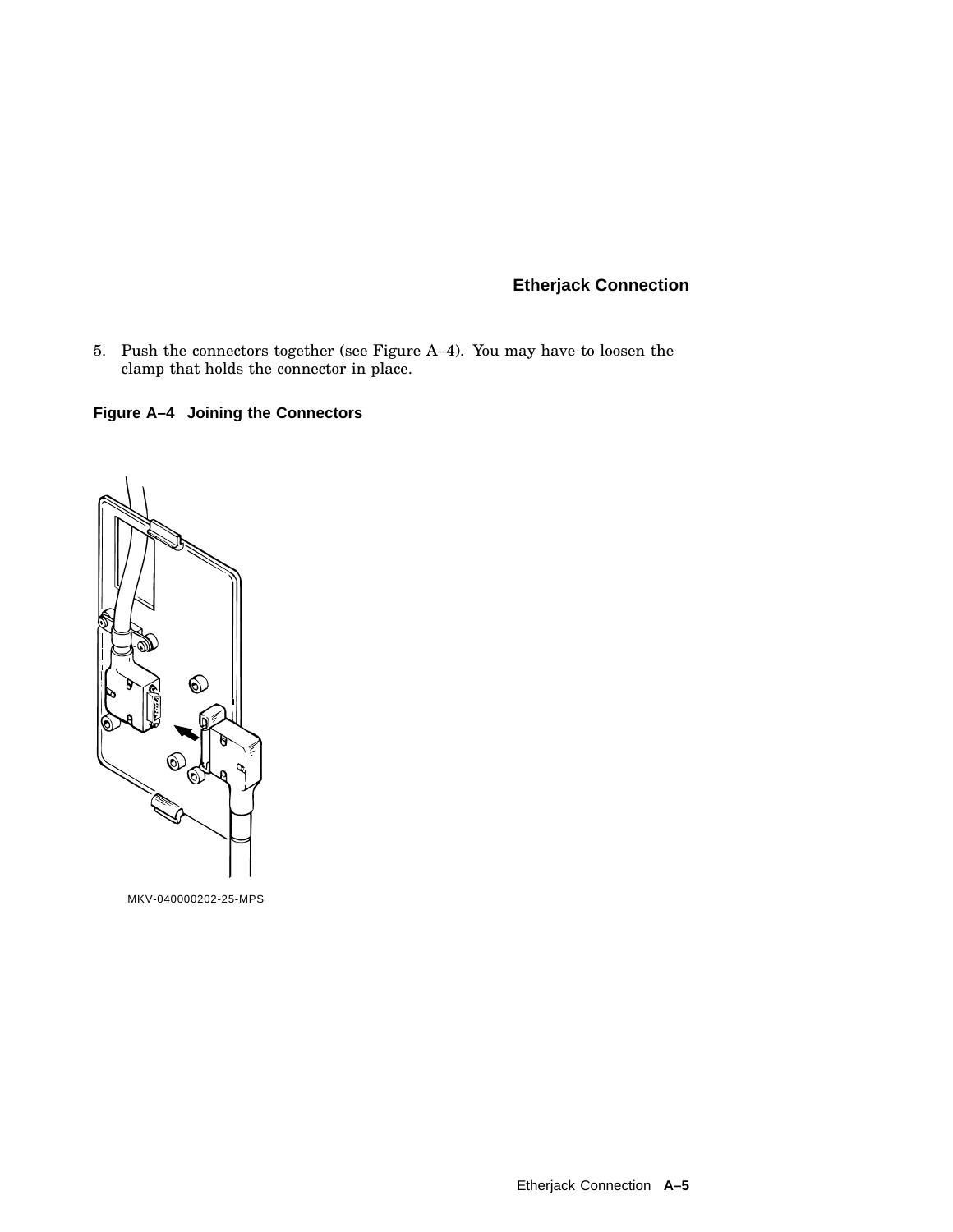- 6. Slide the latch in the other direction (down) (see Figure A–5).
- 7. Pull the connectors firmly to ensure that they are attached.
- 8. Push the cable into the strain relief clip.

## **Figure A–5 Closing the Connector Latch**



MKV-040000202-26-MPS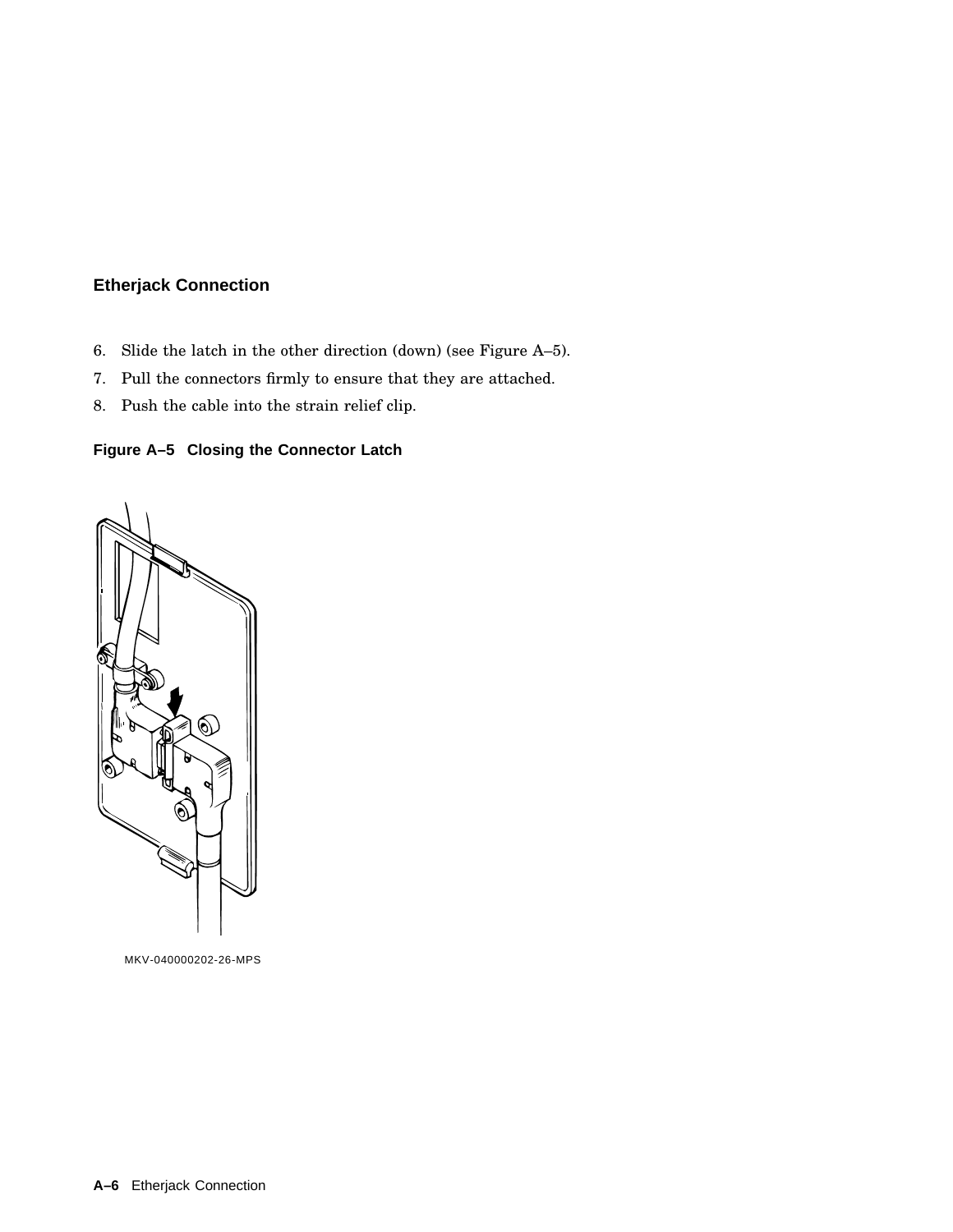- 9. Attach the clamps that hold the connectors in place (see Figure A–6).
- 10. Snap the Etherjack cover into place (see Figure A–6).

**Figure A–6 Installing the Clamps and Cover**